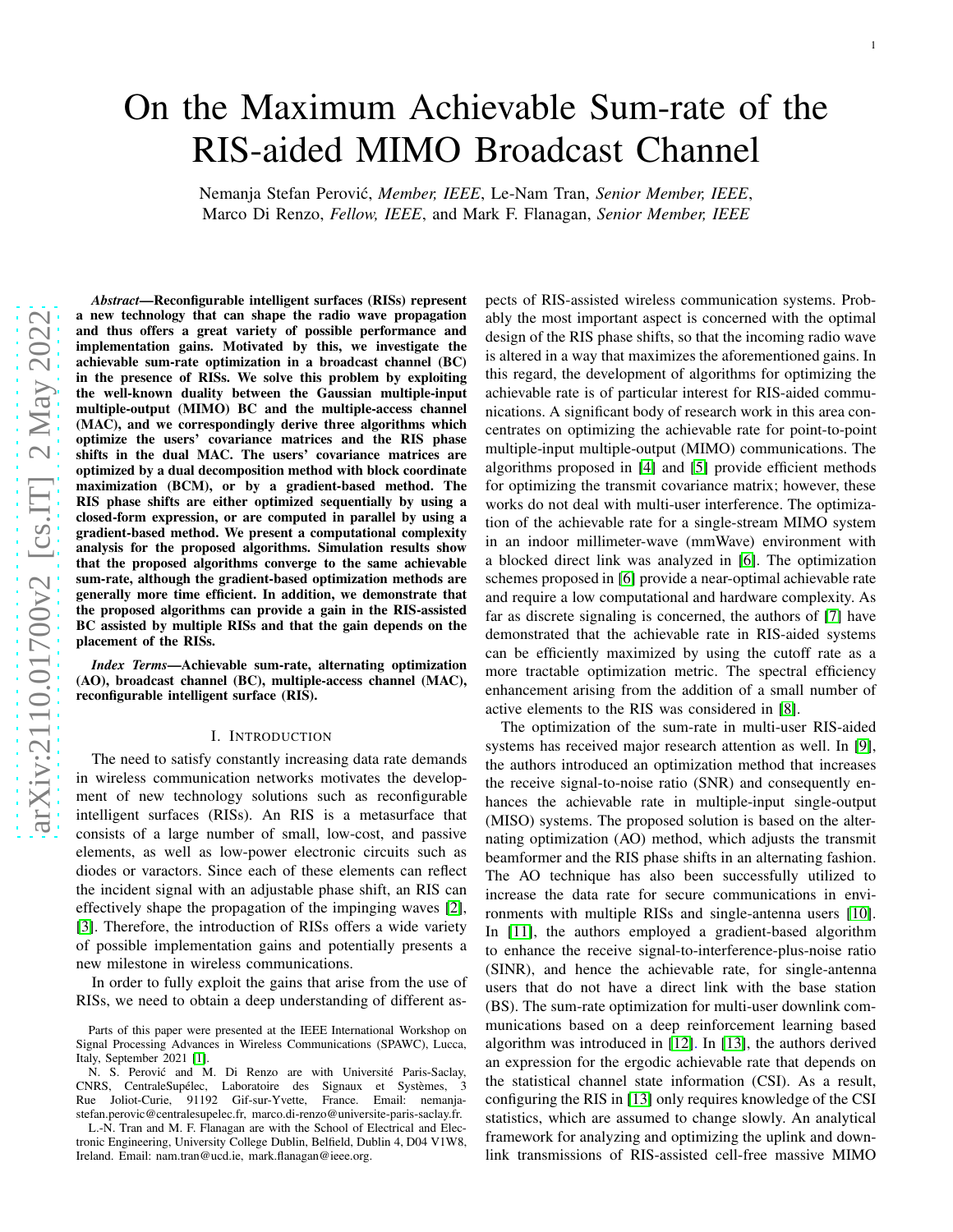systems when spatial correlation is present among the elements of the RIS was introduced in [\[14\]](#page-13-13). In [\[15\]](#page-13-14), the achievable sumrate in a multi-cell non-orthogonal multiple access (NOMA) network was optimized with respect to different network resources such as user association, subchannel assignment, power allocation, phase shift design, and decoding order.

The aforementioned papers consider single-antenna user devices in multi-user RIS-aided communications. On the other hand, a relatively small number of papers study the use of multi-antenna user devices in multi-user RIS-aided communications. This is due to the high complexity of the resulting optimization problem. The use of an RIS in multicell MIMO systems was investigated in [\[16\]](#page-13-15) with the aim of improving the weighted sum-rate, in particular for application to the downlink transmission of cell-edge users. Because of the inherent non-convexity of the optimization problem, it was first reformulated and then solved by using the block coordinate descent (BCD) algorithm, according to which the precoding matrices and the RIS phase shifts are alternately optimized. Replacing some BSs with RISs in a multi-user MIMO cell-free network with multi-carrier transmission was studied in [\[17\]](#page-13-16). For the considered system, the authors proposed an AO-based optimization method, which takes the specific features of multi-carrier transmission into account for maximizing the weighted sum-rate. The achievable rate optimization in cell-free networks with multiple BSs and RISs was studied in [\[18\]](#page-13-17). Therein, optimization algorithms for the BS transmit beamforming matrices and the RIS phase shifts were separately derived, and later combined in an alternating manner. An AO-based algorithm for maximizing a closedform expression for the asymptotic ergodic sum-rate in an RIS-aided MIMO multiple-access channel (MAC) without a direct link between users and the BS was presented in [\[19\]](#page-13-18). An AO algorithm for maximizing the global energy efficiency for uplink transmission when only partial CSI is known was proposed in [\[20\]](#page-13-19). More precisely, statistical CSI was used for resource allocation in the considered multiuser MIMO uplink networks, under the assumption that all the signals are transmitted to the BS only via the RIS. The achievable sum-rate optimization based on *a priori* statistical knowledge of the users' locations for computing the phase shifts of the RIS elements was introduced in [\[21\]](#page-13-20). In [\[22\]](#page-13-21), the authors introduced an algorithm for optimizing the RISs and the hybrid-structured precoders/combiners, in addition to a corresponding channel estimation method, for application to an RIS-aided network operating in the terahertz frequency band.

All of the aforementioned papers assume, however, linear transmit beamforming/precoding, which does not necessarily achieve the capacity of the broadcast channel (BC). On the other hand, dirty paper coding (DPC) is an efficient technique for achieving the channel capacity in the MIMO BC. In [\[23\]](#page-13-22), it was shown that implementing DPC in a BC achieves the maximum sum-rate. However, the analysis in [\[23\]](#page-13-22) was constrained to a broadcast communication system with only two single-antenna user terminals. The work in [\[23\]](#page-13-22) was extended to the case with multiple users equipped with multiple antennas in [\[24\]](#page-13-23). A duality between the capacity region of a MIMO system with DPC in a BC and the capacity region of the MIMO MAC was established in [\[25\]](#page-13-24). Accordingly, the capacity region of a MIMO BC with DPC was proved to be the same as the capacity region of the dual MIMO MAC, under the assumption that the transmitters have the same sum power constraint as the MIMO BC. Utilizing this duality, the authors proposed simple and fast iterative algorithms that provide the sum capacity achieving strategy for the dual MAC, which can easily be converted to the equivalent optimal strategies for the BC [\[26\]](#page-13-25). An application of the BC-MAC duality to a multiuser MISO system was studied in [\[27\]](#page-13-26). More precisely, the duality between a BC with zero-forcing (ZF)-DPC and a MAC with ZF-based successive interference cancellation (SIC) was used to design the transmit beamformer. To the best of the authors' knowledge, the only paper that exploits the BC-MAC duality for studying the capacity/achievable rate regions for the MAC and for the BC in RIS-aided communications is [\[28\]](#page-13-27). However, the analysis presented in [\[28\]](#page-13-27) was limited to singleantenna user terminals and a single-antenna BS, and can not be directly extended to multi-antenna devices.

The contributions of this paper are listed as follows:

- We exploit the Gaussian MIMO BC-MAC duality to maximize the achievable sum-rate of a multi-user MIMO system equipped with RISs communicating over a BC, and formulate an optimization problem of the users' covariance matrices and the phase shifts of the RIS elements.
- Due to the non-convexity of the optimization problem and the possibility that a local optimization method may be trapped in a bad local optimum, we propose three different iterative algorithms which operate in the dual MAC, each of which provides a locally optimum solution. The first algorithm, which we call the *AO algorithm*, optimizes the users' covariance matrices and the phase shifts of the RIS elements in an alternating manner. The users' covariance matrices are obtained by a dual decomposition method with a block coordinate maximization (BCM), while the phase shifts of the RIS elements are computed sequentially and are formulated in a closed-form expression. As it can be desirable to increase the time efficiency of the aforementioned sequential optimization, we introduce the *approximate AO algorithm*, which uses a gradient-based method for optimizing simultaneously the phase shifts of the RIS elements. Finally, the *alternating projected gradient method (APGM) algorithm* applies a gradient-based method for optimizing the users' covariance matrices and the phase shifts of the RIS elements.
- For the proposed algorithms, we formulate the computational complexity in terms of the number of complex multiplications.
- We show through simulations that the proposed algorithms provide the same achievable sum-rate with a low number of iterations. The AO algorithm requires the least number of iterations, but has the longest execution time. This is mainly attributed to the sequential optimization of the phase shifts of the RIS elements. The gradient-based optimization of the users' covariance matrices and the phase shifts of the RIS elements for the APGM algorithm is, on the other hand, the most efficient in terms of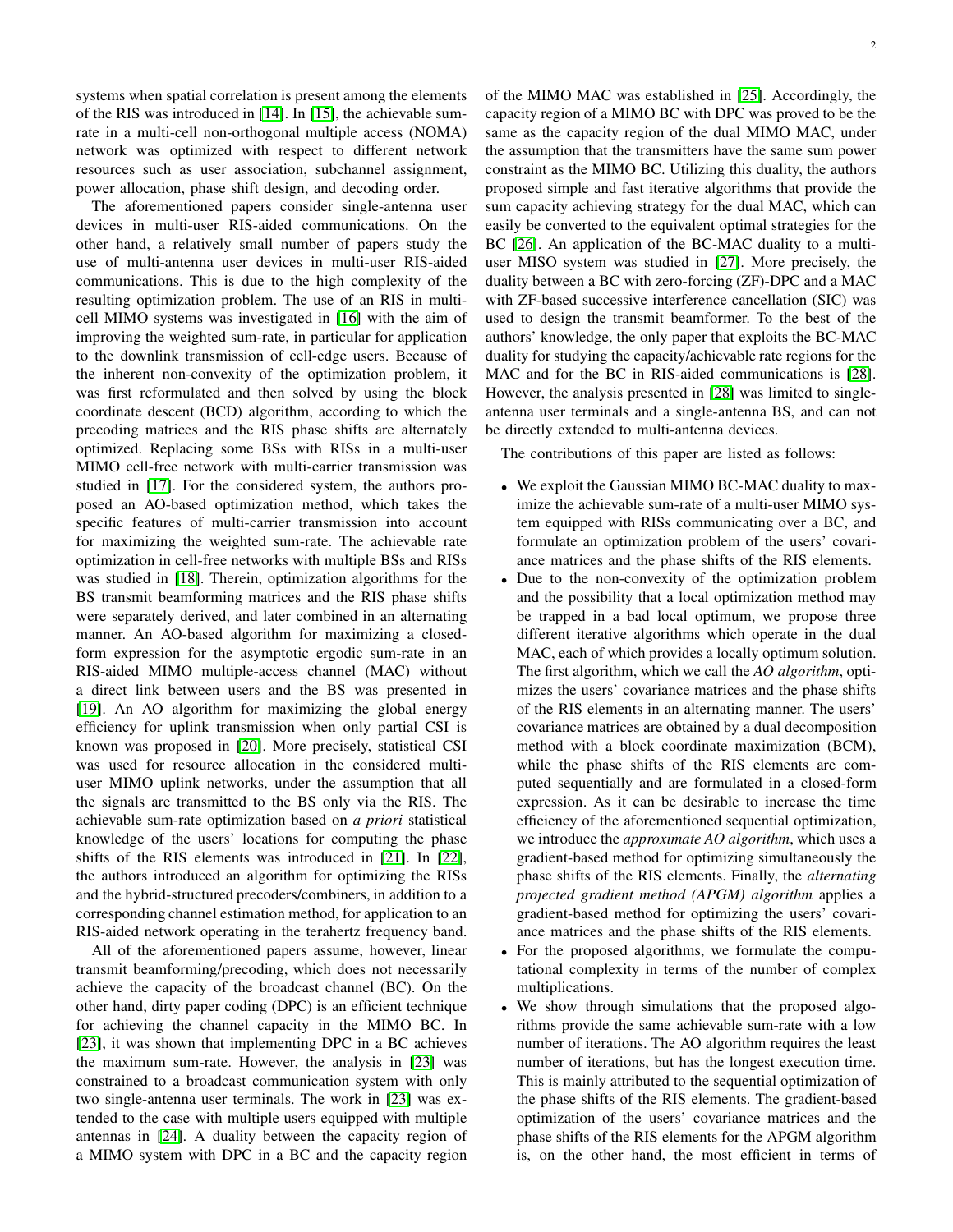execution time. Moreover, we show that the achievable sum-rate increases approximately logarithmically with the number of transmit antennas and the number of users in the BC. Lastly, we show that substantial achievable sum-rate gains can be obtained in the multi-RIS case and that these gains depend on the placement of the RISs.

The rest of this paper is organized as follows. In Section [II,](#page-2-0) we introduce the system model of the considered RIS-aided MIMO BC. In Section [III,](#page-2-1) we formulate the optimization problem to maximize the achievable sum-rate. In Section [IV,](#page-3-0) we propose and derive three optimization algorithms to solve the formulated optimization problem. The analysis of the computational complexity of the proposed optimization algorithms is presented in Section [V.](#page-7-0) In Section [VI,](#page-7-1) we provide simulation results that illustrate the achievable sum-rate of the proposed algorithms. Finally, Section [VII](#page-11-0) concludes this paper.

*Notation*: Bold lower and upper case letters represent vectors and matrices, respectively.  $\mathbb{C}^{m \times n}$  denotes the space of  $m \times n$  complex matrices.  $H<sup>T</sup>$  and  $H<sup>\dagger</sup>$  denote the transpose and Hermitian transpose of  $H$ , respectively;  $|H|$  is the determinant of H. Tr( $H$ ) denotes the trace of H and rank( $H$ ) denotes the rank of H.  $\lambda_{\text{max}}(H)$  denotes the largest singular value of H.  $\log_2(\cdot)$  is the binary logarithm,  $\ln(\cdot)$  is the natural logarithm and  $(x)$  denotes  $\max(0, x)$ .  $\mathbb{E}\{\cdot\}$  denotes the expectation operator and  $(\cdot)^*$  denotes the complex conjugate.  $\|\mathbf{H}\|$  denotes the Frobenius norm of H which reduces to the Euclidean norm if H is a vector.  $vec_d(H)$  is the vector comprised of the diagonal elements of H.  $P_{\mathcal{C}}(\mathbf{u})$  denotes the Euclidean projection of **u** onto the set C, i.e.,  $P_{\mathcal{C}}(\mathbf{u}) = \arg \min ||\mathbf{x} - \mathbf{u}||$ . The notation x∈C  $A \succeq (\succ)B$  means that  $A - B$  is positive semidefinite (definite). I represents an identity matrix whose size depends from the context.  $\Re(\mathbf{x})$  and  $\Im(\mathbf{x})$  denote the real and imaginary part of x, respectively. For a vector x,  $diag(x)$  denotes a diagonal matrix with the elements of x on the diagonal.  $\mathcal{CN}(\mu, \sigma^2)$ denotes a circularly symmetric complex Gaussian random variable with mean  $\mu$  and variance  $\sigma^2$ . The symbol  $\odot$  denotes the Hadamard product, i.e., the element-wise product, of two matrices.  $|x|$  denotes the modulus of the complex number x, and  $|\mathbf{x}|, \mathbf{x} \in \mathbb{C}^{N \times 1}$ , is defined as  $|\mathbf{x}| = [ |x_1||x_2|\cdots|x_N| ]^{\top}$ . Similarly, we define  $\frac{1}{|\mathbf{x}|} = \left[\frac{1}{|x_1|} \frac{1}{|x_2|} \cdots \frac{1}{|x_N|} \right]^{\mathrm{T}}$ . Finally, we denote by  $\nabla_{\mathbf{x}} f(\cdot)$  the complex gradient of  $f(\cdot)$  with respect to  $\mathbf{x}^*$ , i.e.,  $\nabla_{\mathbf{x}} f(\cdot) = \frac{1}{2}$  $\left(\frac{\partial f(\cdot)}{\partial \Re(\mathbf{x})}+j\frac{\partial f(\cdot)}{\partial \Im(\mathbf{x})}\right)$  . II. SYSTEM MODEL

<span id="page-2-0"></span>We consider a BC in which one BS simultaneously serves  $K$  users, as shown in Fig. [1.](#page-2-2) Both the BS and the users are equipped with multiple antennas, such that the BS and the *k*-th user have  $N_t$  and  $n_k$  antennas, respectively. The BS antennas are placed in a uniform linear array (ULA) with interantenna separation  $s_t$ . In a similar manner, all the antennas of a single user are placed in a ULA with inter-antenna separation  $s_r$ . In order to improve the system performance,  $N<sub>s</sub>$  RISs are also present in the considered communication environment. Each RIS consists of  $N_{\text{ris}}$  reflecting elements which are placed in a uniform rectangular array (URA), so that the separation between the centers of adjacent RIS elements in both dimensions is  $s_{\text{ris}}$ .

<span id="page-2-2"></span>

Fig. 1: Aerial view of the considered communication system for the case of 2 RISs.

The received signal at the *k*-th user is given by

$$
\mathbf{y}_k = \mathbf{H}_k \mathbf{x}_k + \sum_{j=1, j \neq k}^K \mathbf{H}_k \mathbf{x}_j + \mathbf{n}_k \tag{1}
$$

where  $\mathbf{H}_k \in \mathbb{C}^{n_k \times N_t}$  is the channel matrix for the *k*-th user,  $x_k \in \mathbb{C}^{N_t \times 1}$  is the transmitted signal intended for the *k*-th user, and  $x_j \in \mathbb{C}^{N_t \times 1}$  for  $j \neq k$  are the transmitted signals intended for other users, which act as interference for the detection of  $\mathbf{x}_k$ . The noise vector  $\mathbf{n}_k \in \mathbb{C}^{n_k \times 1}$  consists of independent and identically distributed (i.i.d.) elements that are distributed according to  $\mathcal{CN}(0, N_0)$ , where  $N_0$  is the noise variance. The channel matrix for the  $k$ -th user can be written as

$$
\mathbf{H}_k = \mathbf{D}_k + \sum_{i=1}^{N_s} \mathbf{G}_{i,k} \mathbf{F}(\theta_i) \mathbf{U}_i
$$
 (2)

where  $D_k \in \mathbb{C}^{n_k \times N_t}$  is the direct link channel matrix between the BS and the *k*-th user,  $U_i \in \mathbb{C}^{N_{\text{ris}} \times N_t}$  is the channel matrix between the BS and the  $i$ -th RIS, and  $G_{i,k} \in \mathbb{C}^{n_k \times N_{\text{ris}}}$  is the channel matrix between the *i*-th RIS and the *k*-th user. The signal reflection from the *i*-th RIS is modeled by  $\mathbf{F}(\theta_i) = \text{diag}(\theta_i) \in \mathbb{C}^{N_{\text{ris}} \times N_{\text{ris}}},$  where  $\theta_i = [\theta_{i,1}, \theta_{i,2}, \dots, \theta_{i,N_{\text{ris}}}]^{\mathsf{T}} \in \widetilde{\mathbb{C}}^{N_{\text{ris}} \times 1}$ . For mathematical convenience, we equivalently rewrite the channel matrix  $H_k$ in a compact form as

<span id="page-2-3"></span>
$$
\mathbf{H}_k = \mathbf{D}_k + \mathbf{G}_k \mathbf{F}(\boldsymbol{\theta}) \mathbf{U} \tag{3}
$$

where  $\mathbf{G}_k = [\mathbf{G}_{1,k} \ \mathbf{G}_{2,k} \ \cdots \ \mathbf{G}_{N_s,k}] \in \mathbb{C}^{n_k \times N_s N_{\text{ris}}}, \ \mathbf{U} =$  $[\mathbf{U}_1^\mathsf{T} \ \mathbf{U}_2^\mathsf{T} \ \cdots \ \mathbf{U}_{N_s}^\mathsf{T}]^\mathsf{T} \in \mathbb{C}^{N_s N_\mathrm{ris} \times N_t^\mathsf{T}}, \bm{\theta} = [\bm{\theta}_1^\mathsf{T} \ \bm{\theta}_2^\mathsf{T}]$  $\frac{\mathsf{T}}{2}$  ...  $\boldsymbol{\theta}_N^{\mathsf{T}}$  $_{N_{s}}^{\mathsf{T}}] ^{\mathsf{T}} \in$  $\mathbb{C}^{\tilde{N}_s\tilde{N}_{\text{ris}}\times 1}$  and  $\mathbf{F}(\theta) = \text{diag}(\theta)$ . We assume that the signal reflection from any RIS element is ideal (i.e., without any power loss) and therefore we may write  $\theta_l = e^{j\phi_l}$  for  $l =$  $1, 2, \ldots, N_s N_{\text{ris}}$ , where  $\phi_l$  is the phase shift induced by the l-th RIS element. Equivalently, this can be written as

$$
|\boldsymbol{\theta}| = 1 \Leftrightarrow |\theta_l| = 1, \quad l = 1, 2, \dots, N_s N_{\text{ris}}.
$$
 (4)

#### III. PROBLEM FORMULATION

<span id="page-2-1"></span>In this paper, we are interested in maximizing the achievable sum-rate of the considered RIS-assisted wireless communication system. To accomplish this, we exploit the fact that the achievable rate region of a Gaussian MIMO BC can be achieved by DPC [\[29\]](#page-13-28). DPC enables us to perfectly eliminate the interference term  $\sum_{j \lt k} \mathbf{H}_k \mathbf{x}_j$  for the *k*-th user, assuming that the BS has full (non-causal) knowledge of this interference term. Let  $\pi$  be an ordering of users, i.e., a permutation of the set  $\{1, 2, \ldots, K\}$ . Then for this ordering, the achievable rate for the *k*-th user can be computed as [\[25,](#page-13-24) Eq. (3)]

$$
R_{\pi(k)} = \log_2 \frac{\left|\mathbf{I} + \mathbf{H}_{\pi(k)}\left(\sum_{j\geq k} \mathbf{S}_{\pi(j)}\right) \mathbf{H}_{\pi(k)}^{\dagger}\right|}{\left|\mathbf{I} + \mathbf{H}_{\pi(k)}\left(\sum_{j>k} \mathbf{S}_{\pi(j)}\right) \mathbf{H}_{\pi(k)}^{\dagger}\right|}, k = 1, \dots, K \quad (5)
$$

where  $S_k = \mathbb{E} \{ \mathbf{x}_k \mathbf{x}_k^{\dagger} \} \succeq \mathbf{0}$  is the input covariance matrix of user  $k$ . In this paper, we consider a sum-power constraint at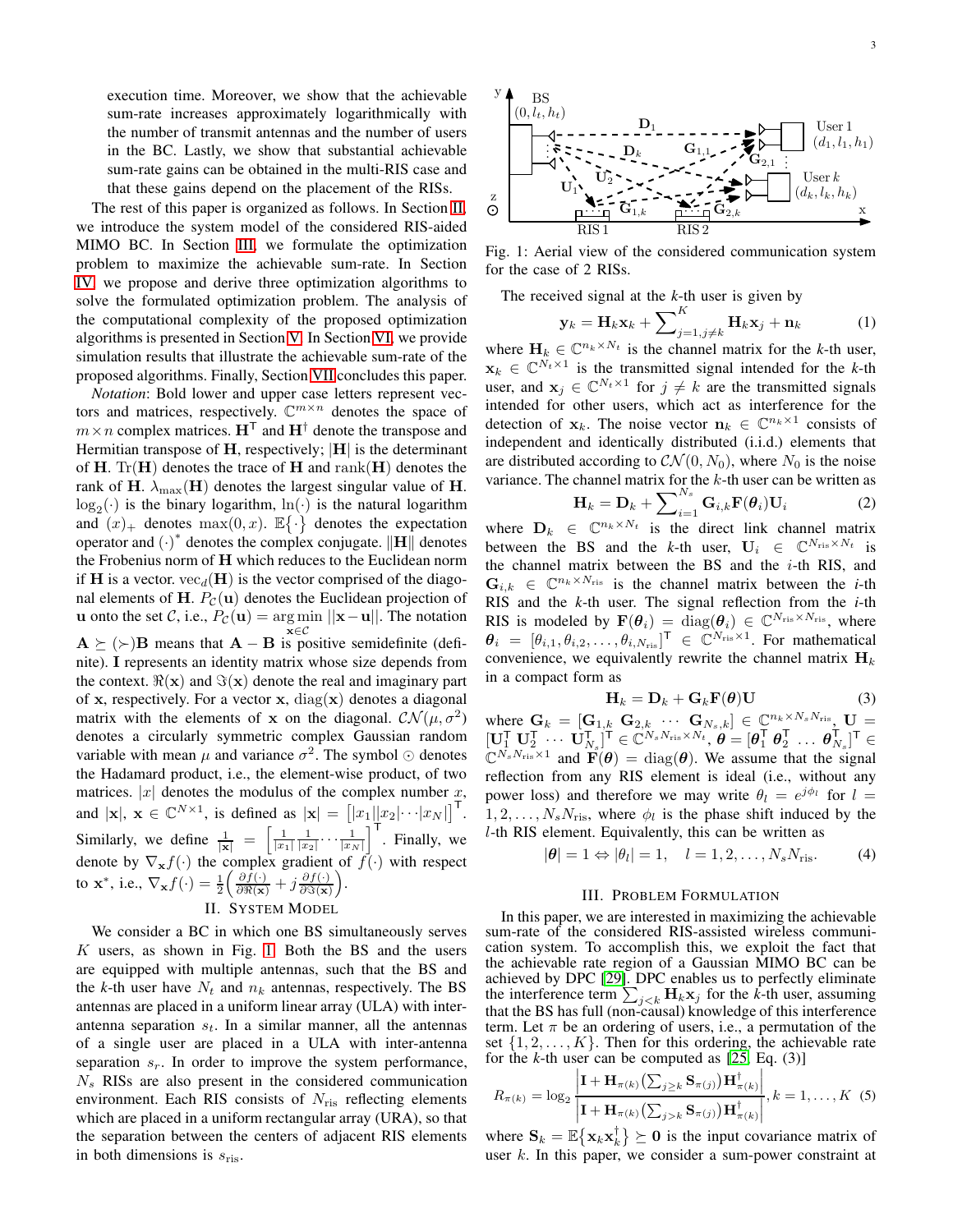the BS, i.e.,

<span id="page-3-1"></span>
$$
\sum_{k=1}^{K} \text{Tr}(\mathbf{S}_k) \le P \tag{6}
$$

where  $P$  is the maximum total power at the BS. Therefore, the achievable rate optimization problem for the RIS-assisted MIMO BC can be expressed as

$$
\begin{array}{ll}\text{maximize} & \sum_{k=1}^{K} \log_2 \frac{\left| \mathbf{I} + \mathbf{H}_{\pi(k)} \left( \sum_{j \geq k} \mathbf{S}_{\pi(j)} \right) \mathbf{H}_{\pi(k)}^{\dagger} \right|}{\left| \mathbf{I} + \mathbf{H}_{\pi(k)} \left( \sum_{j > k} \mathbf{S}_{\pi(j)} \right) \mathbf{H}_{\pi(k)}^{\dagger} \right|} \end{array} \tag{7a}
$$

subject to 
$$
\sum_{k=1}^{K} \text{Tr}(\mathbf{S}_k) \le P; \mathbf{S}_k \succeq \mathbf{0}, \forall k,
$$
 (7b)  

$$
|\theta| = 1,
$$
 (7c)

where  $\mathbf{S} \triangleq (\mathbf{S}_k)_{k=1}^K$ . It is worth mentioning that the achievable sum-rate in [\(7\)](#page-3-1) is independent of the ordering of users  $\pi$  [\[25\]](#page-13-24). We remark that the objective function of the above problem is neither convex nor concave with the input covariance matrices and the phase shifts, and thus directly solving [\(7\)](#page-3-1) is difficult. In [\[25\]](#page-13-24), Vishwanath *et al.* established what is now well-known as the *BC-MAC duality*, and showed that the achievable sumrate of the MIMO BC equals the achievable rate of the dual Gaussian MIMO MAC. As a result, [\(7\)](#page-3-1) is equivalent to

$$
\underset{\bar{\mathbf{S}},\boldsymbol{\theta}}{\text{maximize}} \quad f(\boldsymbol{\theta}, \bar{\mathbf{S}}) \triangleq \log_2 \left| \mathbf{I} + \sum_{k=1}^{K} \mathbf{H}_k^{\dagger} \bar{\mathbf{S}}_k \mathbf{H}_k \right| \qquad (8a)
$$

subject to 
$$
\bar{\mathbf{S}} \in \mathcal{S}
$$
 (8b)

$$
\boldsymbol{\theta} \in \Theta. \tag{8c}
$$

where  $\bar{\mathbf{S}} \triangleq (\bar{\mathbf{S}}_k)_{k=1}^K$ ,  $\mathbf{H}_k^{\dagger}$  is referred to as the dual MAC channel corresponding to  $\mathbf{H}_k$  and  $\bar{\mathbf{S}}_k \in \mathbb{C}^{n_k \times n_k}$  is the input covariance matrix of user  $k$  in the dual MAC. The sets  $S$  and  $\Theta$  in [\(8\)](#page-3-2) are defined as

$$
\mathcal{S} = \{\bar{\mathbf{S}} \mid \sum_{k=1}^{K} \text{Tr}(\bar{\mathbf{S}}_k) \le P; \bar{\mathbf{S}}_k \succeq \mathbf{0} \ \forall k\} \tag{9}
$$

$$
\Theta = \{ \boldsymbol{\theta} \in \mathbb{C}^{N_s N_{\text{ris}} \times 1} \mid |\boldsymbol{\theta}| = 1 \}. \tag{10}
$$

Once the input covariance matrices  $(\bar{S}_k)_{k=1}^K$  in the dual MAC are found, the corresponding covariance matrices  $(\mathbf{S}_k)_{k=1}^K$  in the BC are computed as  $[25, Eq. (11)]$ 

<span id="page-3-3"></span>
$$
\mathbf{S}_k = \mathbf{B}_k^{-1/2} \mathbf{F}_k \mathbf{G}_k^{\dagger} \mathbf{A}_k^{1/2} \bar{\mathbf{S}}_k \mathbf{A}_k^{1/2} \mathbf{G}_k \mathbf{F}_k^{\dagger} \mathbf{B}_k^{-1/2}
$$
 (11)

where  $\mathbf{A}_{k}$  =  $\mathbf{I} + \mathbf{H}_{k}(\sum_{i=1}^{k-1} \mathbf{S}_{i})\mathbf{H}_{k}^{\dagger}$  and  $\mathbf{B}_{k}$  =  $\mathbf{I}$  +  $\sum_{i=k+1}^{K} \mathbf{H}_{i}^{\dagger} \bar{\mathbf{S}}_{i} \mathbf{H}_{i}$ , and the singular value decomposition (SVD) of  $\mathbf{B}_k^{-1/2} \mathbf{H}_k^{\dagger} \mathbf{A}_k^{-1/2}$  $\frac{-1}{k}$  is  $\mathbf{F}_k \Lambda_k \mathbf{G}_k^{\dagger}$ . We also note that the expression for the MAC-BC conversion is obtained under the assumption that the encoding ordering of users in the BC channel is from the last user to the first user. To make [\(11\)](#page-3-3) applicable for the case of an arbitrary encoding ordering of users, the index k should be replaced with  $\pi(k)$ .

#### IV. PROPOSED OPTIMIZATION METHODS

#### <span id="page-3-0"></span>*A. Alternating Optimization (AO)*

To solve [\(8\)](#page-3-2), we propose an efficient AO method, which adjusts the covariance matrices and the phase shifts of the RIS elements in an alternating fashion. First, we propose an iterative approach which optimizes all of the covariance matrices in the dual MAC by using a BCM approach. Next, the optimal phase shift value for each RIS element is obtained using a derived closed-form expression, similar to [\[5\]](#page-13-4).

*1) Covariance Matrix Optimization:* For a given θ, the achievable rate optimization problem in [\(8\)](#page-3-2) is simplified as

$$
\underset{\bar{\mathbf{S}}}{\text{maximize}} \quad \underset{-}{\log_2} \left| \mathbf{I} + \sum_{k=1}^{K} \mathbf{H}_k^{\dagger} \bar{\mathbf{S}}_k \mathbf{H}_k \right| \tag{12a}
$$

subject to 
$$
\bar{\mathbf{S}} \in \mathcal{S}
$$
. (12b)

1 Set  $n \leftarrow 0$ <sup>2</sup> repeat 3 Compute  $\bar{S}_k^{(n+1)}$  according to [\(17\)](#page-3-4) for  $k = 1, 2, ..., K$ 4  $n \leftarrow n + 1$ <sup>5</sup> until *a stopping criterion is met* Output:  $\bar{S}^* = \bar{S}^{(n)}$ 

<span id="page-3-10"></span>Algorithm 1:  $\bar{\mathbf{S}}^{\star} \leftarrow \texttt{CBCM}(\bar{\mathbf{S}}^{(0)})$ 

Input:  $\bar{\mathbf{S}}^{(0)}$ 

The above optimization problem is convex and thus it can be solved by off-the-shelf convex solvers. In this paper, we propose a more efficient method which combines the dual decomposition method and accelerated block coordinate maximization method to solve [\(12\)](#page-3-5). The details are given next.

Following the dual decomposition method, we first form the partial Lagrangian function of [\(12\)](#page-3-5) as

<span id="page-3-7"></span>
$$
\mathcal{L}(\mu, \bar{\mathbf{S}}) = \ln \left| \mathbf{I} + \sum_{k=1}^{K} \mathbf{H}_{k}^{\dagger} \bar{\mathbf{S}}_{k} \mathbf{H}_{k} \right| - \mu \left[ \sum_{k=1}^{K} \text{Tr}(\bar{\mathbf{S}}_{k}) - P \right] (13)
$$

<span id="page-3-2"></span>where  $\mu$  is the Lagrangian multiplier for the constraint [\(12b\)](#page-3-6). For mathematical convenience, we use the natural logarithm in [\(13\)](#page-3-7) without affecting the optimality of [\(12\)](#page-3-5). For a given  $\mu$ , the dual function is given as

<span id="page-3-9"></span>
$$
g(\mu) = \max_{\bar{\mathbf{S}} \succeq \mathbf{0}} \mathcal{L}(\mu, \bar{\mathbf{S}})
$$
 (14)

where the constraint  $\bar{S} \succeq 0$  is understood as  $\bar{S}_k \succeq 0$ ,  $\forall k$ . To evaluate  $g(\mu)$ , in [\[1\]](#page-13-2) we have presented a cyclic block maximization method which cyclically optimizes each  $\bar{\mathbf{S}}_k$  while keeping the other  $\bar{\mathbf{S}}_j$   $(j \neq k)$  fixed, and which was first applied in [\[30\]](#page-13-29) to a system without an RIS. For the purpose of exposition, let us define  $\bar{S}^{(n)} \triangleq$  $\big(\bar{\mathbf{S}}^{(n)}_1,\ldots,\bar{\mathbf{S}}^{(n)}_{k-}\big)$  $_{k-1}^{(n)}, \bar{\mathbf{S}}_k^{(n)}$  $\bar{\mathbf{S}}^{(n)}_k, \bar{\mathbf{S}}^{(n)}_{k+1}, \ldots, \bar{\mathbf{S}}^{(n)}_K$  $\binom{n}{K}$  which represents the current iterate. The k-th element  $\overline{S}_k$  of the next iterate is found to be the optimal solution of the following problem:

 $\begin{aligned} \mathop{\mathrm{maximize}}_{\bar{\mathbf{S}}_k \succ \mathbf{0}} \end{aligned} \quad \ln \Bigl|\mathbf{I} + \bar{\mathbf{H}}_k^{-1/2} \mathbf{H}_k^\dagger \bar{\mathbf{S}}_k \mathbf{H}_k \bar{\mathbf{H}}_k^{-1/2} \Bigr|$  $\bar{\mathbf{S}}_k \succeq \mathbf{0}$  $\left[-\mu\operatorname{Tr}(\bar{\mathbf{S}}_k)\right]$  (15) where

<span id="page-3-11"></span><span id="page-3-8"></span>
$$
\bar{\mathbf{H}}_k = \mathbf{I} + \sum_{j=1, j \neq k}^{K} \mathbf{H}_j^{\dagger} \bar{\mathbf{S}}_j \mathbf{H}_j.
$$
 (16)

<span id="page-3-4"></span>It can be seen that the optimal solution to [\(15\)](#page-3-8) is given by [\[30\]](#page-13-29)  $\bar{\mathbf{S}}_k^{\star} = \mathbf{V}_k \operatorname{diag} \Big( \Big[ (\frac{1}{\mu} {-} \frac{1}{\sigma_1})$  $\sigma_1$  $\Big)_{+},\Big(\frac{1}{\mu}\Big)_{+}$  $\frac{1}{\mu}$ - $\frac{1}{\sigma_2}$  $\sigma_2$  $\big)_{+},\ldots,\big(\frac{1}{\mu}-\frac{1}{\sigma_{\eta}}\big)$  $\sigma_r$  $)_{+}$  $\left.\begin{matrix} \mathsf{T} \ \end{matrix}\right) \mathbf{V}_{k}^{\dagger}$ (17) where  $\mathbf{H}_k \overline{\mathbf{H}}_k^{-1} \mathbf{H}_k^{\dagger} = \mathbf{V}_k \operatorname{diag}(\sigma_1, \sigma_2, \dots, \sigma_r) \mathbf{V}_k^{\dagger}$  is the

eigenvalue decomposition (EVD) of  $\mathbf{H}_k \overline{\mathbf{H}}_k^{-1} \mathbf{H}_k^{\dagger}$  and  $r =$ rank $(\mathbf{H}_k) \leq \min(N_t, n_k)$ . The cyclic block coordinate maximization (CBCM) method for solving [\(14\)](#page-3-9) is summarized in Algorithm [1](#page-3-10).

We remark that the solution to  $(15)$  is unique and thus Algorithm [1](#page-3-10) is guaranteed to converge to the optimal solution of [\(14\)](#page-3-9). Since Algorithm [1](#page-3-10) is then repeatedly used to solve [\(14\)](#page-3-9), it is important to analyze its convergence rate, which has not been studied previously. Now, the next theorem is in order.

<span id="page-3-5"></span>**Theorem 1.** Let 
$$
M = \max_{1 \le k \le K} \lambda_{\max}^2 (\mathbf{H}_k \mathbf{H}_k^{\dagger})
$$
 and   
  $R(\bar{\mathbf{S}}^{\text{initial}}) = \max_{\bar{\mathbf{S}} \succeq \mathbf{0}} \{ ||\bar{\mathbf{S}} - \bar{\mathbf{S}}^{\text{initial}} || : \mathcal{L}(\mu, \bar{\mathbf{S}}) \ge$   
  $\mathcal{L}(\mu, \bar{\mathbf{S}}^{\text{initial}}) \}.$  Then we have

<span id="page-3-6"></span>
$$
\mathcal{L}_{\mu}^* - \mathcal{L}(\mu, \bar{\mathbf{S}}^{(n)}) \le 2cMK^2 R^2 \frac{1}{n}, \ \forall n \ge 1,\qquad(18)
$$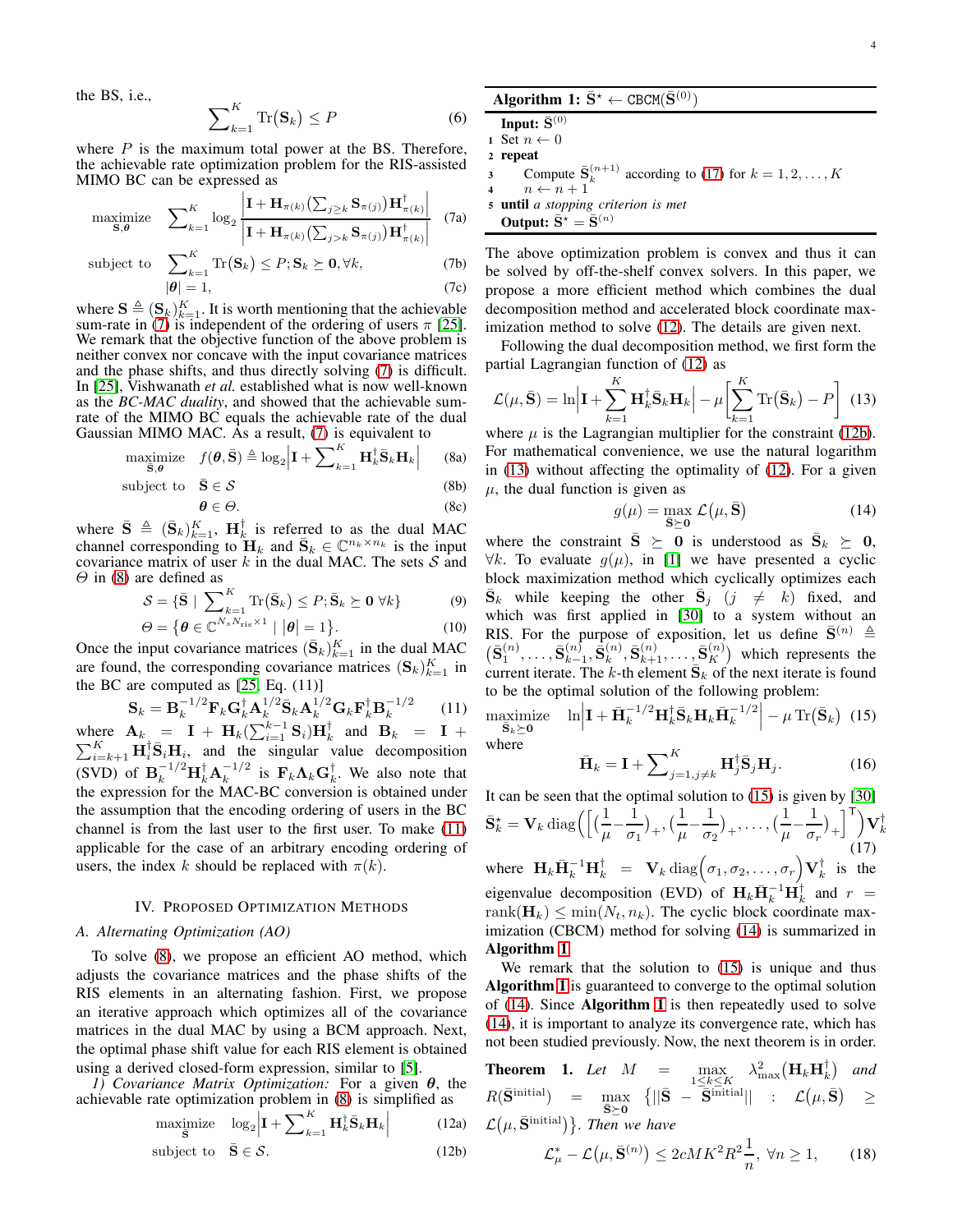|                | Algorithm 1 <sup>*</sup> : $\bar{S}^* \leftarrow$ GBCM( $\bar{S}^{(0)}$ )                                                                                                                                                                                                   |  |  |  |  |  |
|----------------|-----------------------------------------------------------------------------------------------------------------------------------------------------------------------------------------------------------------------------------------------------------------------------|--|--|--|--|--|
|                | Input: $\bar{S}^{(0)}$                                                                                                                                                                                                                                                      |  |  |  |  |  |
|                | 1 Set $n \leftarrow 0$                                                                                                                                                                                                                                                      |  |  |  |  |  |
|                | 2 repeat                                                                                                                                                                                                                                                                    |  |  |  |  |  |
|                | $k =$                                                                                                                                                                                                                                                                       |  |  |  |  |  |
|                | $\operatornamewithlimits{argmax}_{1 \leq i \leq K} \big\  \bar{\mathbf{S}}^{(n)}_i - \big[ \bar{\mathbf{S}}^{(n)}_i + \frac{1}{\lambda_{\max}^2 \big( \mathbf{H}_i \mathbf{H}_i^\dagger \big)} \nabla_i \mathcal{L}\big(\mu, \bar{\mathbf{S}}^{(n)} \big) \big]^{+} \big\ $ |  |  |  |  |  |
| $\overline{4}$ | Compute $\bar{S}_k^{(n+1)}$ according to (17) for the chosen k                                                                                                                                                                                                              |  |  |  |  |  |
| 5              | $n \leftarrow n + 1$                                                                                                                                                                                                                                                        |  |  |  |  |  |
|                | 6 <b>until</b> a stopping criterion is met                                                                                                                                                                                                                                  |  |  |  |  |  |
|                | Output: $\bar{S}^* = \bar{S}^{(n)}$                                                                                                                                                                                                                                         |  |  |  |  |  |

<span id="page-4-0"></span>*where*  $c = \max(\frac{2}{MK^2R^2} - 2, 2, \mathcal{L}_{\mu}^* - \mathcal{L}(\mu, \bar{S}^{(1)}))$  and  $\mathcal{L}_{\mu}^*$  is *the optimal objective of* [\(14\)](#page-3-9)*.*

*Proof:* See Appendix [B.](#page-12-0)

Theorem [1](#page-5-0) indicates that the convergence rate of Algo-rithm [1](#page-3-10) is  $\mathcal{O}(1/n)$  where *n* is the number of iterations. Also, the optimality gap depends on  $K^2$ . This means that Algorithm [1](#page-3-10) requires a large number of iterations to return a highly accurate solution. Thus, in the following we present a variant of the block coordinate maximization method which we refer to as the greedy block coordinate maximization (GBCM). This method is based on the Gauss-Southwell rule which has been numerically shown to achieve a good convergence rate in practice [\[31\]](#page-13-30). The proposed GBCM is described in Algo**rithm 1**\*. Note that the notation  $[X]^+$  denotes the projection of a Hermitian matrix  $X$  onto the positive semidefinite cone. In each iteration of **Algorithm**  $1*$  we compute the partial gradient of  $\mathcal{L}(\mu, \bar{\mathbf{S}}^{(n)})$  for each  $\bar{\mathbf{S}}_i$ , denoted by  $\nabla_i \mathcal{L}(\mu, \bar{\mathbf{S}}^{(n)})$ (cf. [\(43\)](#page-12-1)), and use the step size  $1/\lambda_{\text{max}}^2(\mathbf{H}_i \mathbf{H}_i^{\dagger})$  to move along this direction. As we show in Appendix [B,](#page-12-0)  $\lambda_{\text{max}}^2(\mathbf{H}_i \mathbf{H}_i^{\dagger})$ is an upper bound of  $\mathcal{L}(\mu, \bar{\mathbf{S}}^{(n)})$  and thus the step size of  $1/\lambda_{\text{max}}^2(\mathbf{H}_i\mathbf{H}_i^{\dagger})$  always increases the objective. The resulting point is projected to the positive semidefinite cone, which is then used to compute the corresponding step length. Among all users, we select one who has the maximum step length and optimize the covariance matrix of that user. We remark that, compared to Algorithm [1](#page-3-10), Algorithm [1\\*](#page-4-0) only updates the covariance matrix of one user in each iteration. In our numerical experiments, **Algorithm 1**\* is shown to achieve a better convergence rate and thus is used to solve [\(19\)](#page-4-1).

Let  $\bar{S}^* = (\bar{S}_k^*)_{k=1}^K$  be the optimal solution of [\(14\)](#page-3-9) for a given  $\mu$ . Next, the dual problem is

<span id="page-4-1"></span>
$$
\text{minimize } \{g(\mu) \mid \mu \ge 0\}. \tag{19}
$$

Since  $P - \sum_{k=1}^{K} \text{Tr}(\bar{S}_{k}^{*})$  is a subgradient of  $g(\mu)$ , the dual problem in [\(19\)](#page-4-1) can be efficiently solved by a bisection search. In particular, we increase  $\mu_{\min}$  if  $P - \sum_{k=1}^{K} \text{Tr}(\bar{S}_k^*) < 0$  and decrease  $\mu_{\text{max}}$  otherwise. In summary, the method for solving [\(12\)](#page-3-5) is outlined in Algorithm [2](#page-4-2).

In [\[30\]](#page-13-29), the authors proposed a heuristic way to find an appropriate value for  $\mu_{\text{max}}$ . We now analytically derive a possible upper limit for the bisection search in Algorithm [2](#page-4-2) as follows. From the Karush-Kuhn-Tucker (KKT) condition of [\(15\)](#page-3-8) we have

$$
\mathbf{H}_{k} \left(\bar{\mathbf{H}}_{k}^{-1/2}\right)^{\dagger} \left(\mathbf{I} + \bar{\mathbf{H}}_{k}^{-1/2} \mathbf{H}_{k}^{\dagger} \bar{\mathbf{S}}_{k} \mathbf{H}_{k} \bar{\mathbf{H}}_{k}^{-1/2}\right)^{-1} \times \bar{\mathbf{H}}_{k}^{-1/2} \mathbf{H}_{k}^{\dagger} + \mathbf{M}_{k} = \mu \mathbf{I}
$$

where  $M_k \succeq 0$  is the Lagrangian multiplier of the constraints

<span id="page-4-2"></span>Algorithm 2: Dual decomposition for solving [\(12\)](#page-3-5).

**Input:**  $\mu_{\min} = 0$ ,  $\mu_{\max} > 0$ ,  $\epsilon > 0$ : desired accuracy,  $\bar{S}^{(0)}$ 1 Set  $i \leftarrow 0$ <sup>2</sup> repeat 3 Set  $\mu = \frac{\mu_{\max} + \mu_{\min}}{2}$ 4 Call **Algorithm [1\\*](#page-4-0)** to obtain  $\bar{\mathbf{S}}^{(i+1)} \leftarrow \text{GECM}(\bar{\mathbf{S}}^{(i)})$ 5 if  $P < \text{Tr}(\bar{\mathbf{S}}^{(i+1)})$  then Set  $\mu_{\min} = \mu$ else Set  $\mu_{\max} = \mu$  $i \leftarrow i + 1$ 8 until  $\mu_{\max} - \mu_{\min} < \epsilon$ 

 $\bar{\mathbf{S}}_k \succeq \mathbf{0}$ . Further, this yields  ${\bf H}_k \big( \bar{\bf H}_k^{-1/2} \big)^\dagger \big( {\bf I} + \bar{\bf H}_k^{-1/2} {\bf H}_k^\dagger \bar{\bf S}_k {\bf H}_k \bar{\bf H}_k^{-1/2} \big)^{-1} \bar{\bf H}_k^{-1/2} {\bf H}_k^\dagger \bar{\bf S}_k = \mu \bar{\bf S}_k$ and thus  $\text{Tr}\big( (\mathbf{I} + \bar{\mathbf{H}}_k^{-1/2} \mathbf{H}_k^\dagger \bar{\mathbf{S}}_k \mathbf{H}_k \bar{\mathbf{H}}_k^{-1/2} \big)^{-1} \bar{\mathbf{H}}_k^{-1/2} \mathbf{H}_k^\dagger$  $\times \bar{\mathbf{S}}_k \mathbf{H}_k \big(\bar{\mathbf{H}}_k^{-1/2}\big)^\dagger\big)=\mu \operatorname{Tr} \bigl(\bar{\mathbf{S}}_k\bigr)$  $(20)$ Note that  $\text{Tr}\left(\left(\mathbf{I}+\mathbf{A}\right)^{-1}\mathbf{A}\right) = \text{Tr}\left(\left(\mathbf{I}+\mathbf{A}^{-1}\right)^{-1}\right) \leq N_t$  and

thus the above equality implies  $\mu \operatorname{Tr}(\bar{\mathbf{S}}_k) \leq N_t$ . Combining this inequality for all users, we have  $\mu \leq KN_t/P$ . Hence, setting  $\mu_{max} = KN_t/P$  in Algorithm [2](#page-4-2) guarantees finding the optimal solution to [\(12\)](#page-3-5). We note that this upper limit for  $\mu$  was not available in [\[30\]](#page-13-29).

*2) RIS Optimization:* The RIS optimization is based on the closed-form solution in [\[5\]](#page-13-4). Specifically, for fixed  $\{\bar{\mathbf{S}}_k\}_{k=1}^K$ and  $\{\theta_m, m \neq l\}_{m=1}^{N_s N_{\text{tris}}},$  the optimization problem in [\(8\)](#page-3-2) with respect to  $\theta_{i,l}$  can be explicitly written as

<span id="page-4-3"></span>
$$
\underset{\theta_l}{\text{maximize}} \quad \log_2 \left| \mathbf{I} + \sum_{k=1}^{K} \mathbf{H}_k^{\dagger} \bar{\mathbf{S}}_k \mathbf{H}_k \right| \tag{21a}
$$

subject to  $|\theta_l| = 1.$  (21b) To proceed further, we present the objective of [\(21\)](#page-4-3) as  $\log_2 \left| \mathbf{A}_l + \theta_l \mathbf{B}_l + \theta_l^* \mathbf{B}_l^{\dagger} \right|$  $\int$ , where

$$
\mathbf{A}_{l} = \mathbf{I} + \sum_{k=1}^{K} (\mathbf{D}_{k}^{\dagger} + \sum_{\substack{m=1 \ m \neq l}}^{N_{\text{ris}}} \theta_{m}^{*} \mathbf{u}_{m}^{\dagger} \mathbf{g}_{k,m}^{\dagger}) \bar{\mathbf{S}}_{k}
$$

$$
\times (\mathbf{D}_{k} + \sum_{\substack{n=1 \ n \neq l}}^{N_{\text{ris}}} \theta_{n} \mathbf{g}_{k,n} \mathbf{u}_{n}) + \sum_{k=1}^{K} \mathbf{u}_{l}^{\dagger} \mathbf{g}_{k,l}^{\dagger} \bar{\mathbf{S}}_{k} \mathbf{g}_{k,l} \mathbf{u}_{l}, \qquad (22)
$$

<span id="page-4-6"></span>
$$
\mathbf{B}_{l} = \sum\nolimits_{k=1}^{K} \left( \mathbf{D}_{k}^{\dagger} + \sum\nolimits_{\substack{m=1 \ m \neq l}}^{N_{\text{ris}}}\theta_{m}^{*} \mathbf{u}_{m}^{\dagger} \mathbf{g}_{k,m}^{\dagger} \right) \bar{\mathbf{S}}_{k} \mathbf{g}_{k,l} \mathbf{u}_{l},
$$
 (23)

 $\mathbf{U}$  =  $[\mathbf{u}_1^{\mathsf{T}}$   $\mathbf{u}_2^{\mathsf{T}}$   $\cdots$   $\mathbf{u}_N^{\mathsf{T}}$  $\prod_{N_s N_{\rm ris}}$ <sup>T</sup> and  $G_k$  =  $[g_{k,1} \ g_{k,2} \ \cdots \ g_{k,N_s N_{\text{ris}}}]$ .

The optimal solution to [\(21\)](#page-4-3) is then given by [\[5\]](#page-13-4)

<span id="page-4-5"></span><span id="page-4-4"></span>
$$
\theta_l^* = \exp(-j \arg(\sigma_l)),\tag{24}
$$

where  $\sigma_l$  is the only non-zero eigenvalue of  $A_l^{-1}B_l$ .

In summary, the description of the proposed AO algorithm is given in Algorithm [3](#page-5-1). At first, we compute the optimal covariance matrices for all users,  $\{\bar{\mathbf{S}}_k\}_{k=1}^K$ . Next, we sequentially obtain the optimal phase shift value for each RIS element. These two optimization steps constitute one iteration of Algorithm [3](#page-5-1). It is obvious that each iteration of the AO algorithm increases the achievable sum-rate. Also, the solution in each iteration of the AO method is unique and the feasible set is compact. Thus, the convergence of the AO method to a stationary solution is guaranteed. However, since the problem [\(7\)](#page-3-1) is non-convex, we cannot claim the global optimality.

#### *B. Approximate AO*

Although each step in **Algorithm [3](#page-5-1)** proceeds via a closedform solution, it may take considerable time to return a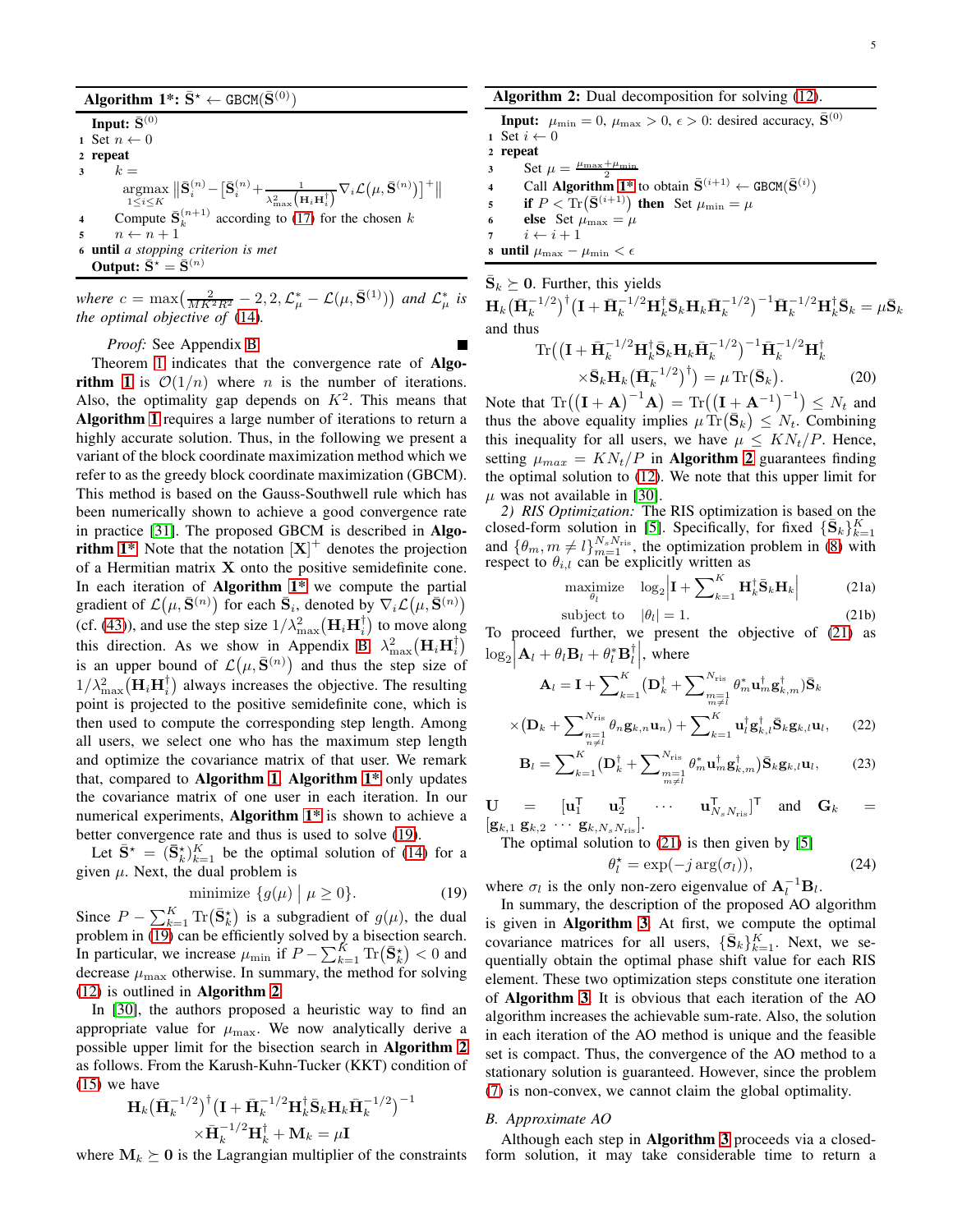<span id="page-5-1"></span>Algorithm 3: AO algorithm for solving [\(8\)](#page-3-2).

|                | <b>Input:</b> $\theta^{(0)} \in \Theta$ , $\bar{\mathbf{S}}^{(0)} \in \mathcal{S}$ , $n \leftarrow 0$       |
|----------------|-------------------------------------------------------------------------------------------------------------|
|                | 1 repeat                                                                                                    |
|                | Set $\bar{\mathbf{S}}^{(n+1)} = \arg \max f(\boldsymbol{\theta}^{(n)}, \bar{\mathbf{S}})$ using Algorithm 2 |
|                | $\bar{\mathbf{S}} \in \mathcal{S}$<br>for $l = 1, 2, \ldots, N_s N_{\text{ris}}$ do                         |
| $\overline{4}$ | $\theta_i^{(n+1)} = \exp(-j \arg(\sigma_l))$ using (24)                                                     |
|                | end                                                                                                         |
| 6              | $n \leftarrow n + 1$                                                                                        |
|                | 7 <b>until</b> <i>convergence</i>                                                                           |

solution in practice when the number of RIS elements is large, since  $(21)$  needs to be sequentially solved for each RIS phase shift. To make the aforementioned optimization more efficient, we propose the *approximate* AO algorithm, in which we improve on **Algorithm [3](#page-5-1)** by considering an approximation when optimizing  $\theta$  for a given  $\bar{S}$ . More specifically,  $\theta^{(n+1)}$  is found as

$$
\theta^{(n+1)} = \underset{\theta \in \Theta}{\arg \max} Q_{\mu}(\theta, \bar{\mathbf{S}}; \theta^{(n)}) \triangleq f(\theta^{(n)}, \bar{\mathbf{S}})
$$

$$
+ \langle \nabla_{\theta} f(\theta^{(n)}, \bar{\mathbf{S}}), \theta - \theta^{(n)} \rangle - \frac{1}{\mu} ||\theta - \theta^{(n)}||^2 \qquad (25)
$$

where  $\langle x, y \rangle = 2 \Re(x^{\mathsf{T}} y)$ . Note that the right-hand side  $Q_\mu(\boldsymbol{\theta},\bar{\mathbf{S}};\boldsymbol{\theta}^{(n)})$  is a quadratic model of  $f(\boldsymbol{\theta},\bar{\mathbf{S}})$  around  $\boldsymbol{\theta}^{(n)}$  for  $\mu > 0$ . We need to find  $\mu$  such that  $Q_{\mu}(\boldsymbol{\theta}, \bar{\mathbf{S}}; \boldsymbol{\theta}^{(n)})$  becomes a lower bound of  $f(\theta, \bar{S})$ . In this regard, let  $L_{\theta}(\bar{S}) > 0$ be a Lipschitz constant for  $\nabla_{\theta} f(\theta, \bar{S})$  for a given  $\bar{S}$ , i.e.,  $\left\|\nabla_{\boldsymbol{\theta}}f(\boldsymbol{\theta},\bar{\mathbf{S}})-\nabla_{\boldsymbol{\theta}}f(\boldsymbol{\theta}',\bar{\mathbf{S}})\right\|\leq L_{\boldsymbol{\theta}}(\bar{\mathbf{S}})\|\hat{\boldsymbol{\theta}}-\boldsymbol{\theta}'\|,~\forall \boldsymbol{\theta},\boldsymbol{\theta}'\in\Theta.$ Then the following inequality holds

<span id="page-5-9"></span>
$$
f(\boldsymbol{\theta}, \bar{\mathbf{S}}) \ge Q_{\mu}(\boldsymbol{\theta}, \bar{\mathbf{S}}; \boldsymbol{\theta}^{(n)}), \forall \boldsymbol{\theta} \in \Theta
$$
 (26)

for all  $\mu \leq \frac{1}{L_{\theta}(S)}$ . This above result is in fact an extension of [\[32,](#page-13-31) Lemma 2.1] to complex-valued variables and its proof is given in Appendix [C.](#page-12-2) It is easy to see that [\(25\)](#page-5-2) is equivalent to

$$
\boldsymbol{\theta}^{(n+1)} = \underset{\boldsymbol{\theta} \in \Theta}{\arg \min} \|\boldsymbol{\theta} - (\boldsymbol{\theta}^{(n)} + \mu \nabla_{\boldsymbol{\theta}} f(\boldsymbol{\theta}^{(n)}, \bar{\mathbf{S}}))\|^2 \quad (27a)
$$

$$
= P_{\Theta}(\boldsymbol{\theta}^{(n)} + \mu \nabla_{\boldsymbol{\theta}} f(\boldsymbol{\theta}^{(n)}, \bar{\mathbf{S}})).
$$
\n(27b)

Since the Lipschitz constant of  $\nabla_{\theta} f(\theta, \mathbf{S})$ ,  $L_{\theta}(\mathbf{S})$ , is not easy to find,  $\mu$  is normally found by a backtracking line search in practice. The proposed approximate AO is described in Algorithm [4](#page-5-3).

The gradient  $\nabla_{\theta} f(\theta, \bar{\mathbf{S}})$  and the projection  $P_{\Theta}(\theta)$  needed to implement Algorithm [4](#page-5-3) are given next.

<span id="page-5-0"></span>**Lemma 1.** The complex gradient of  $f(\theta, \bar{S})$  with respect to  $\theta^*$  is given by

<span id="page-5-7"></span>
$$
\nabla_{\boldsymbol{\theta}} f(\boldsymbol{\theta}, \bar{\mathbf{S}}) = \text{vec}_{d} \big( \sum_{k=1}^{K} \mathbf{G}_{k}^{\dagger} \bar{\mathbf{S}}_{k} \mathbf{H}_{k} \big( \mathbf{I} + \sum_{n=1}^{K} \mathbf{H}_{n}^{\dagger} \bar{\mathbf{S}}_{n} \mathbf{H}_{n} \big)^{-1} \mathbf{U}^{\dagger} \big).
$$
\n(28)

*Proof:* See Lemma 1 in [\[4\]](#page-13-3).

The constraint  $|\theta_l| = 1$  states that  $\theta_l$  lies on the unit circle in the complex plane. Thus, it is straightforward to see that, for a given point  $\boldsymbol{\theta} \in \mathbb{C}^{N_{\text{ris}} \times 1}$  $\boldsymbol{\theta} \in \mathbb{C}^{N_{\text{ris}} \times 1}$  $\boldsymbol{\theta} \in \mathbb{C}^{N_{\text{ris}} \times 1}$ ,  $\tilde{\boldsymbol{\theta}} = P_{\Theta}(\boldsymbol{\theta})$  is given by<sup>1</sup>

$$
\tilde{\theta}_{l} = \begin{cases}\n\frac{\theta_{l}}{|\theta_{l}|} & \theta_{l} \neq 0 \\
e^{j\phi}, \phi \in [0, 2\pi] & \theta_{l} = 0\n\end{cases}, l = 1, 2, \dots, N_{s}N_{\text{ris}}.\n\tag{29}
$$

<span id="page-5-4"></span><sup>1</sup>In practical phase-shift models, the amplitude of  $\theta_l$  usually changes together with the phase of  $\theta_l$ . Hence, in this case the projection of  $\theta_l$  onto the set of feasible reflection coefficient values is performed by finding the feasible reflection coefficient value that is closest, based on the Frobenius norm, to  $\theta_l$ . The same projection can be used for  $\theta_l$  computed in [\(24\)](#page-4-4), so that practical phase shift models are also implementable in Algorithm [4.](#page-5-3)

Algorithm 4: Approximate AO algorithm for solving [\(8\)](#page-3-2). Input:  $\boldsymbol{\theta}^{(0)} \in \Theta$ ,  $\bar{\mathbf{S}}^{(0)} \in \mathcal{S}$ ,  $n \leftarrow 0$ ,  $\mu_0 > 0$ ,  $\rho < 1$ 

<span id="page-5-3"></span><sup>1</sup> repeat 2 Set  $\bar{S}^{(n+1)} = \arg \max f(\theta^{(n)}, \bar{S})$  using Algorithm [2](#page-4-2)  $s \in S$ <br>3 **repeat**  $\begin{array}{ccc} s \in S & /* & \text{line} & \text{search} & * \end{array}$ 4  $\boldsymbol{\theta}^{(n+1)} = P_{\Theta}(\boldsymbol{\theta}^{(n)} + \mu_n \nabla_{\boldsymbol{\theta}} f(\boldsymbol{\theta}^{(n)}, \bar{\mathbf{S}}^{(n+1)}))$  $\mathbf{f} = \mathbf{f}(\boldsymbol{\theta}^{(n+1)}, \bar{\mathbf{S}}^{(n+1)}) < Q_{\mu_n}(\boldsymbol{\theta}^{(n+1)}, \bar{\mathbf{S}}^{(n+1)}; \boldsymbol{\theta}^{(n)})$ then 6  $\mu_n \leftarrow \rho \mu_n$ <sup>7</sup> end **8** until  $f(\theta^{(n+1)}, \bar{S}^{(n+1)}) \geq Q_{\mu_n}(\theta^{(n+1)}, \bar{S}^{(n+1)}; \theta^{(n)})$ 9  $n \leftarrow n + 1$ <sup>10</sup> until *convergence*

In particular,  $\ddot{\theta}_l$  can be any point on the unit circle if  $\theta_l = 0$ , and thus  $P_{\Theta}(\theta)$  is not unique.

<span id="page-5-2"></span>We remark that the RIS phase shifts are on the unit circle in the complex plane, which is a manifold. This suggests the possibility of using the Riemann gradient for the RIS phase shift optimization, as was done in some previous publications (e.g., [\[33\]](#page-13-32)). More specifically, the Riemann gradient is given by

 $\widehat{\nabla}_{\boldsymbol{\theta}} f(\boldsymbol{\theta}, \bar{\mathbf{S}}) = \nabla_{\boldsymbol{\theta}} f(\boldsymbol{\theta}, \bar{\mathbf{S}}) - \Re(\nabla_{\boldsymbol{\theta}} f(\boldsymbol{\theta}, \bar{\mathbf{S}})^* \odot \boldsymbol{\theta}) \odot \boldsymbol{\theta}$  (30) which is obtained by projecting the Euclidean gradient  $\nabla_{\theta} f(\theta, \bar{S})$  onto the tangent space of the complex unit circle. However, our numerical experiments have shown that the use of the Riemann gradient method has no advantage over that of the Euclidean gradient. Therefore, we adopt the Euclidean gradient throughout the paper.

#### *C. Alternating Projected Gradient Method (APGM)*

The main drawback of Algorithms [3](#page-5-1) and [4](#page-5-3) is that they rely on Algorithm [2](#page-4-2) to solve the optimization of the covariance matrices when the phase shifts are fixed. Since Algorithm [2](#page-4-2) is a combination of a bisection procedure and a BCM optimization of  $\{\bar{S}_k\}$ , it may not be numerically efficient when the number of users is large. Motivated by the projected gradient step in the  $\theta$ -update, in the following we also consider a projected gradient step for the optimization of the covariance matrices. Specifically,  $\bar{S}^{(n+1)}$  is found as

<span id="page-5-6"></span>
$$
\bar{\mathbf{S}}^{(n+1)} = P_{\mathcal{S}}(\bar{\mathbf{S}}^{(n)} + \bar{\mu}\nabla_{\bar{\mathbf{S}}}f(\boldsymbol{\theta}^{(n)}, \bar{\mathbf{S}}^{(n)}))
$$
(31)

where  $\bar{\mu}$  is the step size for the projected gradient with respect to  $\bar{S}$ . In the above equation, the notation  $\nabla_{\bar{S}} f(\theta^{(n)}, \bar{S}^{(n)})$ stands for  $(\nabla_{\bar{\bf S}_k} f({\bm \theta}^{(n)}, \bar{\bf S}^{(n)}))^K_{k=1}$  where  $\nabla_{\bar{\bf S}_k} f({\bm \theta}, \bar{\bf S})$  is given by [\[4\]](#page-13-3)

<span id="page-5-8"></span>
$$
\nabla_{\bar{\mathbf{S}}_k} f(\boldsymbol{\theta}, \bar{\mathbf{S}}) = \mathbf{H}_k \left( \mathbf{I} + \sum_{m=1}^K \mathbf{H}_m^\dagger \bar{\mathbf{S}}_m \mathbf{H}_m \right)^{-1} \mathbf{H}_k^\dagger. \tag{32}
$$

The projection of a given point  $\overline{S}$  onto S admits a waterfilling solution as follows. First,  $P_{\mathcal{S}}(\mathbf{S})$  is explicitly written as

<span id="page-5-5"></span>
$$
\begin{aligned}\n\minimize \|\tilde{\mathbf{S}} - \bar{\mathbf{S}}\|^2 &= \sum_{k=1}^K \|\tilde{\mathbf{S}}_k - \bar{\mathbf{S}}_k\|^2 \\
\text{subject to } \sum_{k=1}^K \text{Tr}(\tilde{\mathbf{S}}_k) &= P.\n\end{aligned} \tag{33}
$$

Let  $\mathbf{V}_k \mathbf{E}_k \mathbf{V}_k^{\dagger} = \mathbf{S}_k$  be the EVD of  $\mathbf{S}_k$ , where  $\mathbf{V}_k$  is unitary and  $\bar{\mathbf{E}}_k$  is diagonal. Then we can write  $\tilde{\mathbf{S}}_k = \mathbf{V}_k \tilde{\mathbf{E}}_k \mathbf{V}_k^{\dagger}$  for some  $\tilde{\mathbf{E}}_k \succeq 0$ . Since  $\mathbf{V}_k$  is unitary, it holds that  $\text{Tr}(\bar{\mathbf{S}}_k)$  =  $\text{Tr}(\bar{\mathbf{E}}_k)$  and  $\text{Tr}(\tilde{\mathbf{S}}_k) = \text{Tr}(\tilde{\mathbf{E}}_k)$ , and hence  $\|\tilde{\mathbf{S}}_k - \bar{\mathbf{S}}_k\| = \|\tilde{\mathbf{E}}_k - \bar{\mathbf{S}}_k\|$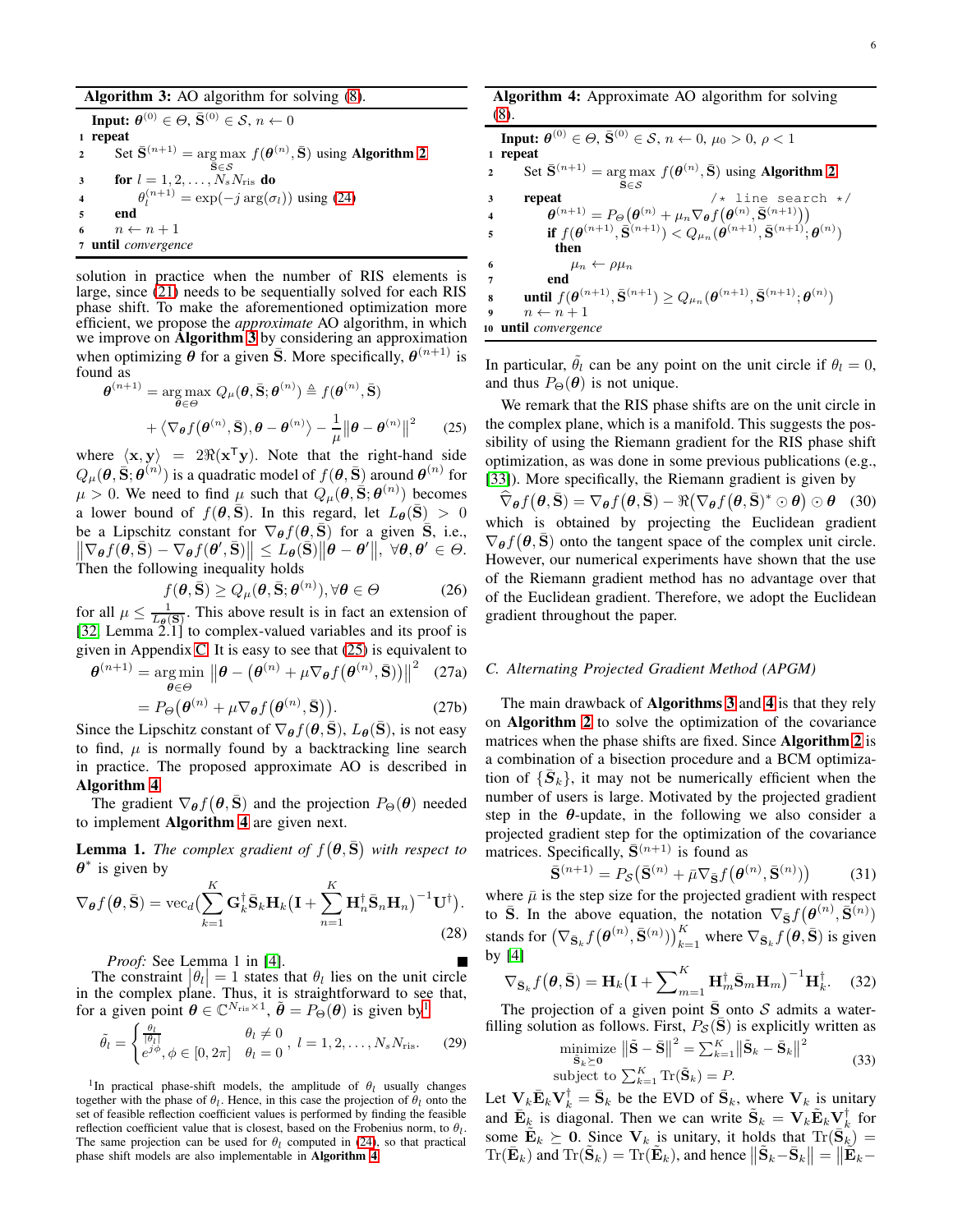<span id="page-6-1"></span>Algorithm 5: APGM algorithm for solving [\(8\)](#page-3-2).

<span id="page-6-2"></span>**Input:** 
$$
\theta^{(0)} \in \Theta
$$
,  $\bar{S}^{(0)} \in \mathcal{S}$ ,  $\mu_0 > 0$ ,  $\bar{\mu}_0 > 0$ ,  $n \leftarrow 0$ ,  $\rho < 1$ . **repeat**\n\n**repeat**\n $/ \star$  line search for  $\bar{S} \star / \bar{S}^{(n+1)} = P_{\Theta}(\bar{S}^{(n)} + \bar{\mu}_n \nabla_{\theta} f(\theta^{(n)}, \bar{S}^{(n)}))$ \n**then**\n\n**if**  $f(\theta^{(n)}, \bar{S}^{(n+1)}) < \bar{Q}_{\bar{\mu}_n}(\theta^{(n)}, \bar{S}^{(n+1)}; \bar{S}^{(n)})$  then  $\bar{\mu}_n \leftarrow \rho \bar{\mu}_n$ \n**end**\n**until**  $f(\theta^{(n)}, \bar{S}^{(n+1)}) \geq \bar{Q}_{\bar{\mu}_n}(\theta^{(n)}, \bar{S}^{(n+1)}; \bar{S}^{(n)})$ \n**se**\n**repeat**\n $/ \star$  line search for  $\theta \star / \theta^{(n+1)} = P_{\Theta}(\theta^{(n)} + \mu_n \nabla_{\theta} f(\theta^{(n)}, \bar{S}^{(n+1)}))$ \n**if**  $f(\theta^{(n+1)}, \bar{S}^{(n+1)}) < Q_{\mu_n}(\theta^{(n+1)}, \bar{S}^{(n+1)}; \theta^{(n)})$ \n**then**\n\n**11**\n**if**  $\mu_n \leftarrow \rho \mu_n$ \n**end**\n**until**  $f(\theta^{(n+1)}, \bar{S}^{(n+1)}) \geq Q_{\mu_n}(\theta^{(n+1)}, \bar{S}^{(n+1)}; \theta^{(n)})$ \n**12**\n**end**\n**until**  $f(\theta^{(n+1)}, \bar{S}^{(n+1)}) \geq Q_{\mu_n}(\theta^{(n+1)}, \bar{$ 

$$
\bar{\mathbf{E}}_k ||. \text{ That is to say, (33) is equivalent to}
$$
\n
$$
\underset{\tilde{\mathbf{E}}_k \succeq \mathbf{0}}{\text{minimize}} \sum_{k=1}^K ||\tilde{\mathbf{E}}_k - \bar{\mathbf{E}}_k||^2
$$
\n
$$
\text{subject to } \sum_{k=1}^K \text{Tr}(\tilde{\mathbf{E}}_k) = P. \tag{34}
$$

It is easy to see that  $\tilde{\mathbf{E}}_k$  must be diagonal to minimize the objective of [\(34\)](#page-6-0). Next let  $\bar{\mathbf{E}}_k = \text{diag}(\bar{\mathbf{e}}_k)$ ,  $\tilde{\mathbf{E}}_k = \text{diag}(\tilde{\mathbf{e}}_k)$ ,  $\mathbf{\bar{e}} = [\mathbf{\bar{e}}_1^{\mathsf{T}}, \mathbf{\bar{e}}_2^{\mathsf{T}}, \dots, \mathbf{\bar{e}}_K^{\mathsf{T}}]^{\mathsf{T}}$ , and  $\mathbf{\tilde{e}} = [\mathbf{\tilde{e}}_1^{\mathsf{T}}, \mathbf{\tilde{e}}_2^{\mathsf{T}}, \dots, \mathbf{\tilde{e}}_K^{\mathsf{T}}]^{\mathsf{T}}$ . Then [\(34\)](#page-6-0) is reduced to

<span id="page-6-0"></span>
$$
\begin{array}{ll}\n\text{minimize } ||\tilde{\mathbf{e}} - \bar{\mathbf{e}}||^2\\ \n\text{subject to } \mathbf{1}_M \tilde{\mathbf{e}} = P\n\end{array} \tag{35}
$$

where  $M = \sum_{k=1}^{K} n_k$  and  $\mathbf{1}_M$  is the all-ones vector of length M. We can see that above problem admits the following water-filling solution

$$
\tilde{\mathbf{e}}_k = \left[ \bar{\mathbf{e}}_k - \eta \right]_+ \tag{36}
$$

where  $\eta$  is the solution to the equation

 $\mathbf{1}$ 

$$
M\left[\bar{\mathbf{e}}_k - \eta\right]_+ = P,\tag{37}
$$

which can be found by bisection. More efficient algorithms to find *η*, which use sorting of the entries of the vectors  $\bar{\mathbf{e}}_k$ , are presented in [\[34\]](#page-13-33). This leads to an algorithm which we call the *APGM* and which is summarized in Algorithm [5](#page-6-1). Note that the quantity  $\bar{Q}_{\mu_n}(\theta^{(n)}, \bar{\mathbf{S}}; \bar{\mathbf{S}}^{(n)})$  in **Algorithm [5](#page-6-1)** is the quadratic approximation of  $f(\theta^{(n)}, \bar{S})$  around  $\bar{S}^{(n)}$  which is defined as

$$
\bar{Q}_{\bar{\mu}}(\boldsymbol{\theta}, \bar{\mathbf{S}}; \bar{\mathbf{S}}^{(n)}) = f(\boldsymbol{\theta}, \bar{\mathbf{S}}^{(n)}) \n+ \sum_{k=1}^{K} \text{Tr}((\nabla_{\bar{\mathbf{S}}_k} f(\boldsymbol{\theta}, \bar{\mathbf{S}}^{(n)}))(\bar{\mathbf{S}}_k - \bar{\mathbf{S}}_k^{(n)})) \n- \frac{1}{2\bar{\mu}} \sum_{k=1}^{K} ||\bar{\mathbf{S}}_k - \bar{\mathbf{S}}_k^{(n)}||^2.
$$
\n(38)

It is easy to see that the projected gradient step in [\(31\)](#page-5-6) is equivalent to  $\bar{\mathbf{S}}^{(n+1)}$  =  $\operatornamewithlimits{argmin} \ \{\bar{Q}_{\bar{\mu}}(\bm{\theta},\bar{\mathbf{S}};\bar{\mathbf{S}}^{(n)})\ |\ \bar{\mathbf{S}}\ \in\ \mathcal{S}\}.$ Again, a proper step size  $\bar{\mu}$  is chosen such that

$$
f(\boldsymbol{\theta}, \bar{\mathbf{S}}) \ge \bar{Q}_{\bar{\mu}}(\boldsymbol{\theta}, \bar{\mathbf{S}}; \bar{\mathbf{S}}^{(n)}).
$$
 (39)

In Algorithm [5](#page-6-1), an appropriate value for  $\bar{\mu}$  is also found by backtracking line search. Since  $\nabla_{\bar{\mathbf{S}}} f(\theta, \bar{\mathbf{S}})$  is Lipschitz continuous, the back tracking line search has a finite number of steps, i.e., when  $\bar{\mu} \leq 1/L_{\bar{S}}(\theta)$  where  $L_{\bar{S}}(\theta)$  is the Lipschitz constant of  $\nabla_{\bar{\mathbf{S}}} f(\theta, \bar{\mathbf{S}})$  for a given  $\theta$ .

The proposed line search procedure ensures that the objective sequence strictly decreases after each iteration. The detailed convergence analysis of the APGM is deferred to Appendix [D.](#page-12-3) Thus, the APGM is guaranteed to converge to

a stationary point of [\(8\)](#page-3-2), which is, however, not necessarily a globally optimal solution.

#### *D. Important Remarks on the Proposed Algorithms*

We now explain the novelty of the considered methods compared to the existing literature and the reasons for proposing three different optimization methods.

First, to efficiently solve the nonconvex optimization problem [\(7\)](#page-3-1) we convert it to [\(8\)](#page-3-2) which is convex and more tractable. Also, the size of each  $S_k$  in the BC is  $N_t \times N_t$  and the size of  $\overline{S}_k$  in the dual MAC is  $n_k \times n_k$ , so solving [\(8\)](#page-3-2) certainly requires lower complexity as  $N_t > n_k$ .

Second, in this paper we prove in Theorem 1 that the convergence rate of **Algorithm [1](#page-3-10)** becomes slow when  $K$  is large, which is a new and important result. This motivates us to consider Algorithm [1\\*](#page-4-0) which can speed up the convergence rate and also has lower complexity.

Third, we realize that optimizing each phase shift sequentially admits a closed-form solution as done in Algorithm [3](#page-5-1) and is numerically efficient for a small number of reflecting elements. When the number of reflecting elements is large, however, it may not lead to an efficient solution, since many iterations are required. Due to this, we derive Algorithm [4](#page-5-3) where all reflecting elements are simultaneously optimized by a projected gradient step. In this regard, we have found that the Riemann gradient, which is more complex, has no advantages over the Euclidean gradient adopted in our paper.

Fourth, following the same motivation for developing Algorithm [4](#page-5-3), in Algorithm [5](#page-6-1) we optimize all input covariances simultaneously. This algorithm differs from our previous work in [\[4\]](#page-13-3), which is dedicated to single-user MIMO and where both the covariance matrix and the reflecting elements are optimized simultaneously. To make the method in [\[4\]](#page-13-3) converge fast, a scaling step is required in [\[4\]](#page-13-3) due to the different dynamic ranges of the covariance matrix and the phase shifts. We have found that it is not practically efficient to perform a similar scaling step for multi-user MIMO due to the significantly different ranges of the different channels (due to the varying positions of the users and the presence of multiple RISs in the system). Thus, in **Algorithm [5](#page-6-1)** we propose to optimize the input covariances and the phase shifts alternately.

Finally, we have proposed three different algorithms for solving [\(8\)](#page-3-2) and each of which has its own advantages. Algorithm [3](#page-5-1) is efficient for small scale problems and is parameter-free, i.e., no line search step is required. Algorithm [4](#page-5-3) becomes more efficient if the number of reflecting elements is large. Algorithm [5](#page-6-1) is generally most efficient in term of complexity if the number of users and the number of RIS elements are both large. However, the numerical effectiveness of the three proposed algorithms can only be seen in practice. More importantly, we recall that the problem is nonconvex and the proposed algorithms are only local optimization methods and thus they can be trapped in poor-performing local optima. To avoid this, we propose three different optimization methods so that at least one of them may provide a good solution since they are derived by different optimization frameworks. The simulation results illustrated in Section [VI](#page-7-1) show that all the proposed methods yield approximately the same performance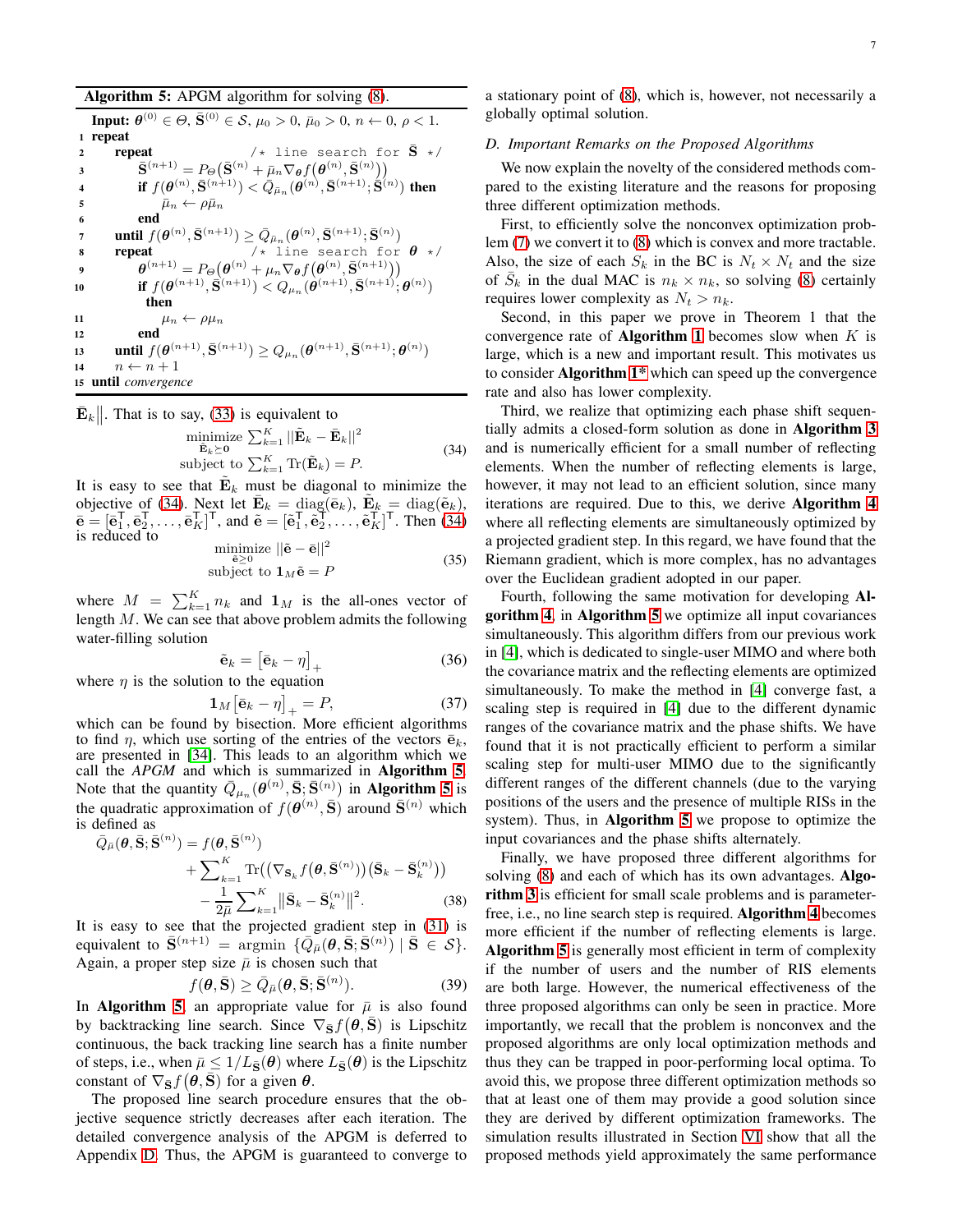<span id="page-7-0"></span>in the considered simulation scenario. This indicates that there is a strong possibility that an optimal solution is reached in the simulated settings.

#### V. COMPUTATIONAL COMPLEXITY

In this subsection, the computational complexity of each of the proposed algorithms is obtained by counting the required number of complex multiplications. In the following complexity derivations, for ease of exposition we assume that each user has the same number of antennas, i.e.,  $n_k = N_r$ for all  $k = 1, 2, \dots, K$ . Also, we assume that the number of RIS elements  $N_{\text{ris}}$  is significantly larger than the number of transmit and receive antennas,  $N_t$  and  $N_r$ , respectively.

The computational complexity for the proposed algorithms is presented in Table [I.](#page-8-0) The covariance matrices optimization for the AO and the approximate AO algorithms is done by a dual decomposition method in Algorithm [2](#page-4-2) which requires  $\mathcal{O}(KN_sN_{\rm{ris}}N_tN_r+TI(KN_tN_r^2+KN_t^2N_r+KN_r^3))$  multiplications, where  $T$  is the number of outer iterations (i.e., lines 3 to 7) in **Algorithm [2](#page-4-2)** and  $I$  is the average number of iterations of Algorithm [1\\*](#page-4-0). The complexity of optimizing the RIS phase shifts for the AO algorithm primarily depends on [\(22\)](#page-4-5) and [\(23\)](#page-4-6), and is equal to  $\mathcal{O}(N_s N_{\text{ris}} (KN_t N_r^2 + KN_t^2 N_r + N_t^3))$ . On the other hand, the complexity of optimizing the RIS phase shifts for the approximate AO and APGM is  $\mathcal{O}(I_{\Theta}KN_sN_{\text{ris}}N_tN_r)$ , where  $I_{\Theta}$  is the number of search steps of the line search procedure for optimizing  $\theta$ . Optimizing the users covariance matrices for the APGM requires  $\mathcal{O}(I_S(KN_tN_r^2 + KN_t^2N_r +$  $N_t^3 + K^2 N_r^2$ ) multiplications, where  $I_{\Theta}$  is the number of search steps of the proper line search procedure. Detailed derivations of the aforementioned computational complexities are presented in Appendix [A.](#page-11-1)

For all three optimization algorithms, we can observe that their complexities increase linearly with the number of RIS elements. While the AO algorithm requires a fixed complexity to optimize the RIS phase shifts in each iteration, the approximate AO and APGM algorithms require a complexity for optimizing the RIS phase shifts that depends on the number of line search steps  $I_{\Theta}$ . For the covariance matrix optimization, the complexity of an iteration of **Algorithm 1**\* for the AO and approximate AO algorithm is approximately comparable to that of an iteration of the appropriate line search procedure for the APGM algorithm. Hence, the ratio of the total number of iterations of **Algorithm 1**\*  $(TI)$  and the number of line search steps  $(I<sub>S</sub>)$  determines if the dual decomposition method for optimizing the covariance matrices is more computationally efficient than the gradient-based optimization method or not. Further details on this complexity comparison are presented in Table [II](#page-10-0) in the following section.

#### VI. SIMULATION RESULTS

<span id="page-7-1"></span>In this section, we evaluate the proposed algorithms in the single and multi-RIS case, with the aid of Monte Carlo simulations. First, in the single-RIS case, we compare the achievable sum-rates and the run times of the proposed algorithms. Furthermore, we show the variation of the achievable sum-rate with the number of transmit antennas at the BS as well as with the number of users. We also show the change

<span id="page-7-2"></span>





(b) Achievable sum-rate versus time.

Fig. 2: Achievable sum-rate for the proposed optimization methods with direct and RIS links.

of the achievable sum-rate with the non-blockage probability of the direct links. In the previously mentioned simulations in the single-RIS case, we consider the following three different scenarios: (i) where only the direct link (i.e., the first term in [\(3\)](#page-2-3)) is present; (ii) where only the link via the RIS (i.e., the second term in [\(3\)](#page-2-3)) is present; and (iii) where both of these links are present. Next, in the multi-RIS case, we study the change of the achievable sum-rate with the RIS positions. More specifically, the aforementioned study is performed for a constant number of the RIS elements per RIS and for a constant number of the RIS elements in a system.

The positions of the BS, the RIS and the users are specified by a three-dimensional (3D) Cartesian coordinate system. The BS ULA is placed parallel to the *y*-axis and the position of its midpoint is set as  $(0, l_t, h_t)$ . The RIS is located in the *xz*-plane and the position of its midpoint is  $(d_{\text{ris}}, 0, h_{\text{ris}})$ . For simplicity, we assume that all of the users' ULAs are parallel to the *y*-axis and the midpoint of the *k*-th user's ULA is located at  $(d_k, l_k, h_k)$ . For the considered system geometry, the distance between the midpoint  $\sqrt{d_{\text{ris}}^2 + l_t^2 + (h_t - h_{\text{ris}})^2}$ , the distance between the midpoint of the BS ULA and the midpoint of the RIS is  $d_{t,ris}$  = of the RIS and the midpoint of the *k*-th user's ULA is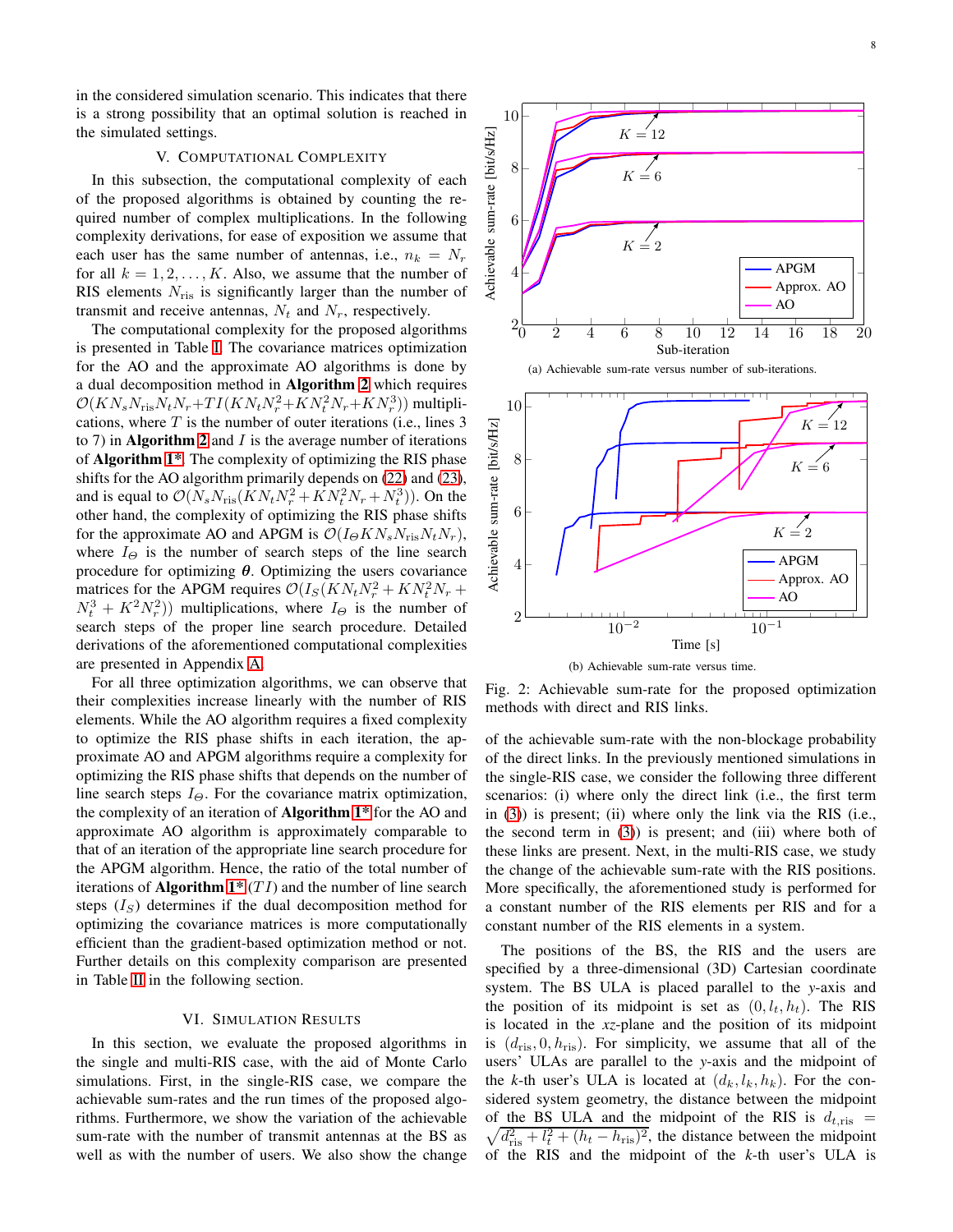<span id="page-8-0"></span>

TABLE I: Computational complexity of one iteration of the AO, approximate AO and APGM algorithms.

<span id="page-8-1"></span>

(a) Achievable sum-rate versus number of sub-iterations.



(b) Achievable sum-rate versus time.

Fig. 3: Achievable sum-rate for the proposed optimization methods with RIS link only.

 $d_{\text{ris},k} = \sqrt{(d_{\text{ris}} - d_k)^2 + l_k^2 + (h_{\text{ris}} - h_k)^2}$ , and the distance between the midpoint of the BS ULA and the midpoint of the *k*-th user's ULA is  $d_{t,k} = \sqrt{d_k^2 + (l_t - l_k)^2 + (h_t - h_k)^2}$ .

In the following simulations, all of the channel matrices are modeled according to the Rician fading channel model with Rician factor equal to 1, as specified in [\[4\]](#page-13-3). Also, we neglect the spatial correlation among the elements of matrices U and  $\mathbf{G}_k$ . The distance-dependent path loss for the direct link of the *k*-th user is  $\beta_{\text{DIR},k} = (4\pi/\lambda)^2 d_{t,k}^{\text{ADIR}}$ , where  $\alpha_{\text{DIR}}$  denotes the path loss exponent of the direct link. The far-field free space path loss (FSPL) for the RIS link of the *k*-th user  $\beta_{\text{RIS},k}$ is equal to  $\beta_{\text{RIS},k}^{-1} = G_t G_r \lambda^4 \cos \gamma_t \cos \gamma_r / (256 \pi^2 d_{t,\text{ris}}^2 d_{\text{ris},k}^2),$ where  $\gamma_t$  is the angle between the incident wave propagation direction and the normal to the RIS, and  $\gamma_r$  is the angle between the normal to the RIS and the reflected wave prop-agation direction [\[35,](#page-13-34) Eq. (7), (9)]. Hence, we have  $\cos \gamma_t =$  $l_t/d_{t,\text{ris}}$  and  $\cos \gamma_r = l_k/d_{\text{ris},k}$ . Here  $G_t$  and  $G_r$  represent the transmit and receive antenna gains respectively; these values are both set to 2, since we assume that these antennas radiate/sense signals to/from the relevant half-space [\[35\]](#page-13-34). In this paper,  $\sqrt{\beta_{\text{DIR},k}^{-1}/N_0}$  and  $\sqrt{\beta_{\text{RIS},k}^{-1}/N_0}$  are embedded as scaling factors in  $D_k$  and  $G_k$ , respectively.

As for the simulation setup, the parameters are  $f = 2 \text{ GHz}$ (i.e.,  $\lambda = 15$  cm),  $s_t = s_r = s_{\text{ris}} = \lambda/2 = 7.5$  cm,  $l_t = 20 \,\text{m}, h_t = 10 \,\text{m}, d_{\text{ris}} = 30 \,\text{m}, h_{\text{ris}} = 5 \,\text{m}, N_t = 8,$  $\alpha_{\text{DIR}} = 3$ ,  $P = 1$  W, and  $N_0 = -110$  dB. The RIS consists of  $N_{\text{ris}} = 225$  elements placed in a  $15 \times 15$  square formation. We assume that all users are equipped with  $N_r = 2$  antennas. The users' coordinates are randomly selected such that  $d_k$ is chosen from a uniform distribution between 200 m and 500 m with a resolution of 2 m,  $l_k$  is chosen from a uniform distribution between 1 m and 70 m with a resolution of 1 m, and  $h_k$  is chosen from a uniform distribution between 1.5 m and  $2 \text{ m}$  with a resolution of  $1 \text{ cm}$ . For the dual decomposition optimization methods, we have  $\mu_{\text{max}} = KN_t/P$  and  $\epsilon = 10^{-5}$ . For the gradient-based optimization methods, the initial step size value is 10000. All results are averaged over 1000 independent channel realizations.

The achievable sum-rate for the proposed methods for the two cases where the channel consists of the direct and RIS links, and the RIS link only, are shown in Figs. [2](#page-7-2) and [3,](#page-8-1) respectively. We assume that each iteration of Algorithms [3](#page-5-1), [4](#page-5-3) and [5](#page-6-1) consists of two *sub-iterations*, so that in each *subiteration* we optimize all of the users' covariance matrices or all of the RIS phase shifts. Hence, the achievable sum-rate in Figs. [2](#page-7-2) and [3](#page-8-1) is computed after every sub-iteration. For presenting the achievable sum-rate versus the algorithms' run time, we neglect the initial achievable sum-rate which is the same for all the algorithms and present first the achievable sum-rate obtained after the first sub-iteration. All of the algorithms have the same initial values of the users' covariance matrices and the RIS phase shifts that are randomly generated for each channel realization. Also, all of the algorithms are executed on the same laptop computer (4 core processor with a frequency of 1.5 GHz and 16 GB RAM). We can see that the proposed optimization algorithms reach the same value which is indeed a locally optimal achievable sum-rate. In addition, all the algorithms achieve this for a relatively low number of iterations. This is particularly visible for the AO algorithm; however, each iteration for the RIS phase shift optimization of this method is very time intensive because of the sequential optimization of the RIS phase shifts. In addition, the approximate AO and the APGM show approximately the same convergence behavior with respect to the number of iterations for a system with two users, while for a larger number of users the approximate AO has only a slight advantage compared to the APGM. On the other hand, the APGM requires less time to reach a locally optimal achievable rate. For a larger number of users (e.g.,  $K = 12$ ) the approximate AO has almost the same convergence time as the AO. It seems that the gradient-based optimization of the users' covariance matrices is generally more time efficient than the GBCM optimization, especially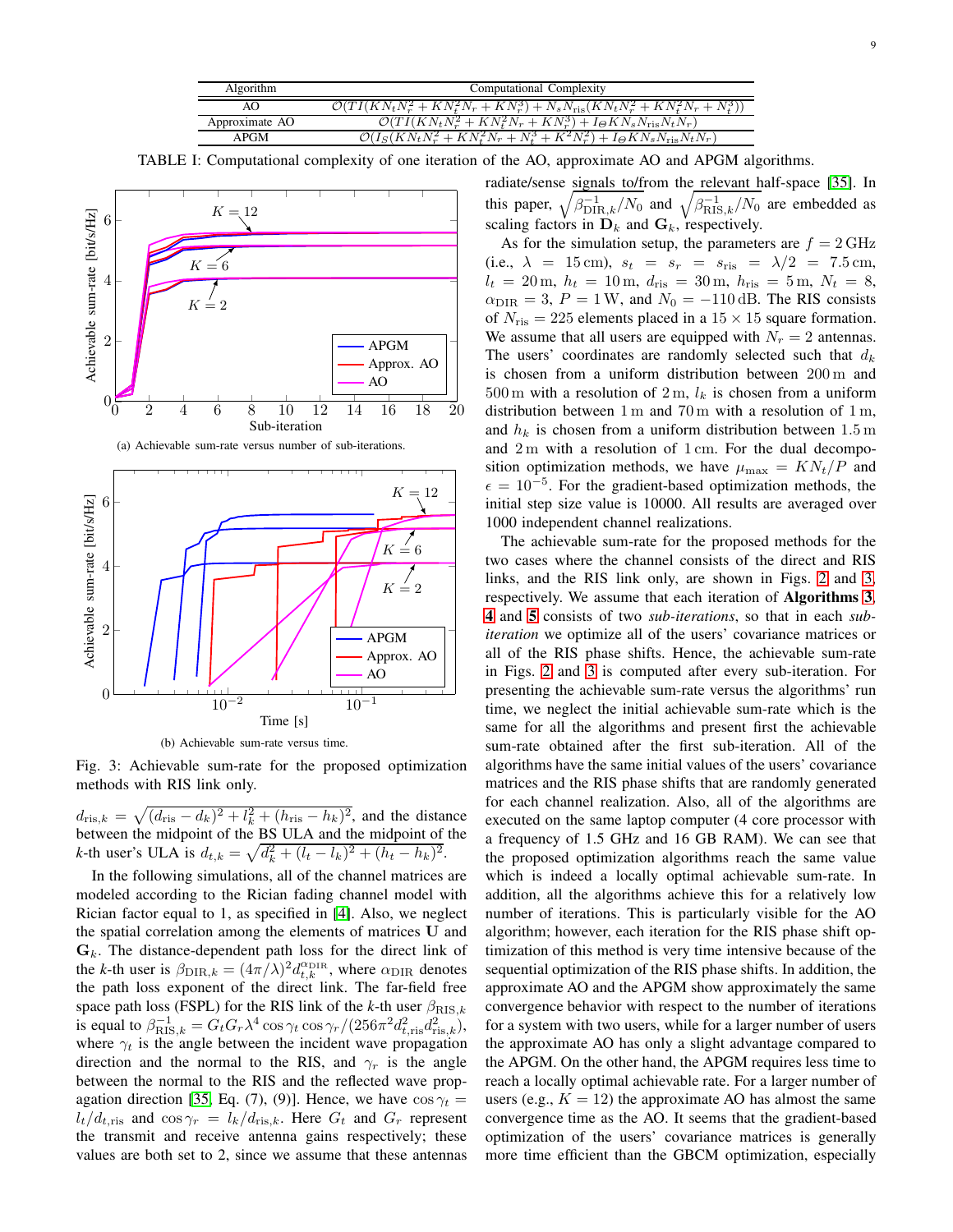<span id="page-9-0"></span>

Fig. 4: Achievable sum-rate versus the number of transmit antennas  $(N_t)$ .

<span id="page-9-1"></span>

Fig. 5: Achievable sum-rate versus the number of users  $(K)$ in the case of the direct and RIS links (solid lines) and the direct link only (dashed lines).

in a system with large  $K$ . As expected, the achievable sumrate in multi-user communications is higher when the direct link is present, similar to observations regarding the achievable rate in point-to-point communications which were reported in [\[4\]](#page-13-3). Moreover, the achievable sum-rate increases with the number of users  $K$ , and this increase is more substantial when the direct link is present. It seems that the lack of amplitude adjustment capability prevents the RIS from achieving a significant suppression of the multi-user interference. Therefore, higher achievable sum-rate gains can be expected when a part of a signal is transmitted via the direct link, since the BS with its amplitude adjustment capabilities is better equipped to suppress the aforementioned interference.

In Fig. [4,](#page-9-0) we show the achievable sum-rate for the AO method versus the number of transmit antennas  $N_t$ . The achievable sum-rate curves have an approximately logarithmic shape. Also, it can be observed that the achievable sum-rate increases with the number of users. However, it seems that this increase gradually declines with the increase of the number of users. At the same time, the achievable sum-rate increases with the number of transmit antennas. For example, for 6 users and 2 transmit antennas, a 99 % increase in the achievable sumrate is obtained by adding the RIS to the multi-user system.

<span id="page-9-2"></span>

Fig. 6: Achievable sum-rate for the case of perfect and imperfect CSI. The parameter setup is the same as for Fig. [2](#page-7-2) and  $K = 6$ .

Next, we present the achievable sum-rate for the approximate AO versus the number of users in Fig. [5.](#page-9-1) Since we aim to investigate the increase of the achievable sum-rate due to the presence of the RIS, we show the rate in the two cases where the channel consists of the direct and RIS links (solid lines), and the direct link only (dashed lines). The achievable sum-rate curves have an approximately logarithmic shape. In more detail, we can observe that due to the multi-user diversity gain, the achievable sum-rate is approximately proportional to  $\min(N_t, KN_r)$ . This means that with the increase of the number of users the rate becomes proportional to the number of transmit antennas  $N_t$ . Hence, the difference between the achievable sum-rates for two different values of  $N_t$  increases with the number of users. Also, we see that the presence of the RIS increases the achievable sum-rate and influences the slope of each achievable sum-rate curve. Specifically, the slope of the achievable rate curves is slightly larger when the RIS is present, particularly for small  $K$ . As the aforementioned slope reduces with  $K$ , the achievable sum-rate will negligibly increase for large  $K$  when the RIS is present and the same is true for systems without an RIS, as was already shown in [\[36\]](#page-13-35).

Since perfect CSI is hard to obtain, particularly in RISaided communication systems, the achievable sum-rate for the case of imperfect CSI is shown in Fig. [6.](#page-9-2) We assume that the estimated channel matrix can be represented as a sum of the true channel matrix and an estimation error matrix, which consists of i.i.d. elements that are distributed according to  $CN(0, \sigma^2)$ . Also, it is assumed that imperfect CSI does not influence the channel matrix FSPL. We can see that the achievable sum-rate exhibits a moderate decrease even for relatively large  $\sigma^2$ . For example, the achievable sum-rate reduces by 1.3 bit/s/Hz for  $\sigma^2 = 0.9$ . Hence, the proposed optimization algorithms can be efficiently used in RIS-aided communications even if the CSI knowledge is relatively poor.

In the previous simulations, we considered communication scenarios when the direct link is present or blocked. However, in most practical scenarios the direct link is blocked only for a certain fraction of the time. Hence, to obtain a more comprehensive picture, we present in Fig. [7](#page-10-1) (for the case of 2 users) the achievable sum-rate versus the "non-blockage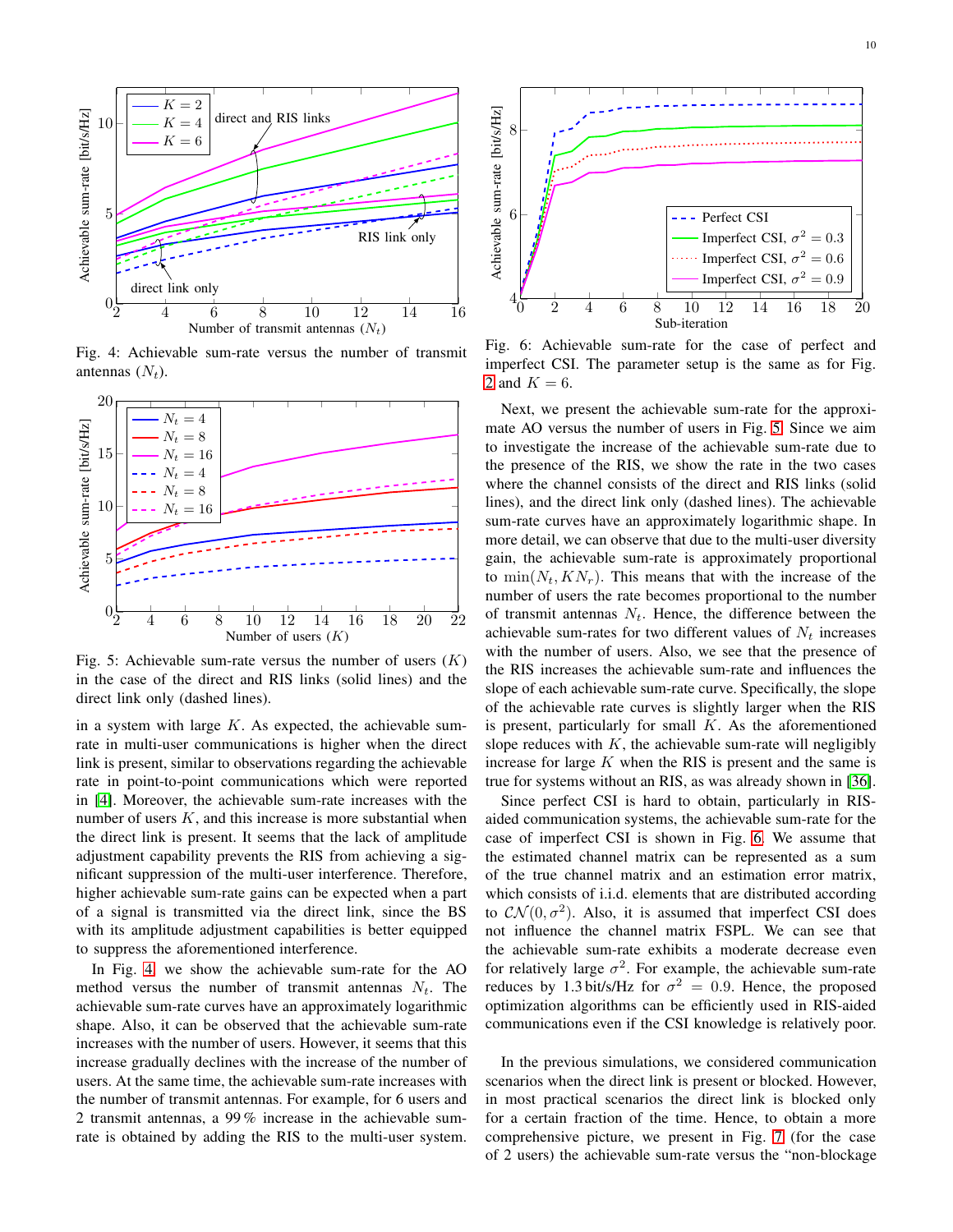<span id="page-10-1"></span>

Fig. 7: Achievable sum-rate versus the non-blockage probability of direct links  $(K = 2)$ .

<span id="page-10-0"></span>

| DL             | K | AO  |    | Approximate AO    |    |    | <b>APGM</b> |        |        |          |                |
|----------------|---|-----|----|-------------------|----|----|-------------|--------|--------|----------|----------------|
|                |   |     |    | $\rm \omega_{AO}$ |    |    | $\Theta$    | $A-AO$ | S<br>ı | $\Theta$ | $C_{\rm APGM}$ |
|                |   | 24  |    | 211392            | 21 |    |             | 28368  |        |          | 10592          |
| resent         | n | 26. |    | 540864            | 23 |    |             | 207072 |        |          | 28064          |
| ≏              |   |     | l4 | 309248            | 24 | 14 |             | 720576 |        |          | 58240          |
|                |   | 24  |    | 211392            | 21 |    |             | 28368  |        |          | 9744           |
| <b>Slocked</b> | n | 26  |    | 514656            | 23 |    |             | 183888 |        |          | 26448          |
|                |   |     |    | :54816            | 24 |    |             | 672192 |        |          | 95424          |

TABLE II: Comparison of the per-iteration computational complexities of the AO, approximate AO and APGM algorithm  $(N_t = 8, N_r = 2, N_{\text{ris}} = 225)$ .

probability" of the direct links (i.e., the probability that each direct link is unblocked); it is assumed that the non-blockage probability is the same for all users, and that the blockage of the direct link occurs independently for each user [\[14\]](#page-13-13). When the direct and RIS links are present, the achievable sum-rate changes linearly with the non-blockage probability. When the non-blockage probability equals one, the achievable sum-rate corresponds to the appropriate rate in Fig. [4,](#page-9-0) and when the non-blockage probability equals zero, the achievable sum-rate is the same as in the case with only the RIS link. In the case with direct link only, the achievable sum-rate curve has an approximately logarithmic shape and its maximum value also corresponds to the appropriate rate in Fig. [4.](#page-9-0)

The per-iteration computational complexities of the proposed optimization algorithms when the direct link (DL) is present or blocked are shown in Table [II.](#page-10-0) In it, the relevant iteration numbers of the dual decomposition method  $T$  and  $I$ , and the number of the line search steps  $I_S$  and  $I_{\Theta}$ , are averaged over the first five iterations of the proposed algorithms, since all the algorithms converge within five iterations. As expected, the AO has the largest computational complexity which is mainly due to the sequential optimization of the RIS phase shifts. The approximate AO achieves a lower complexity than the AO, due to the more efficient gradient-based optimization of the RIS phase shifts. For a large number of users, the number of line search steps  $I_S$  for the APGM is significantly lower than the total number of iterations  $TI$  of Algorithm  $1^*$ for the AO and approximate AO. Therefore, the APGM is particularly suitable for implementation in a system with a large number of users.

Next, we analyze the performance of the proposed algorithms in the multi-RIS case. The simulation setup has the same parameters as in the single-RIS case except that

<span id="page-10-4"></span>

Fig. 8: Achievable sum-rates versus  $d_{\text{ris}}$  ( $K = 6$ ).

the BS coordinate  $l_t$  is 30 m; x-coordinates  $d_k$  are chosen from a uniform distribution between 275 m and 325 m with a resolution of 1 m, and  $l_k$  is chosen from a uniform distribution between 5 m and 55 m with a resolution of 1 m<sup>[2](#page-10-2)</sup>. The midpoint of the BS is aligned with the center of the user-populated area, and the distance between them is  $D = 300$  m. Besides the aforementioned RIS, which is denoted as RIS 1, three more RISs are added in the considered communication system. They are denoted as RIS 2, RIS 3 and RIS 4, and the positions of their midpoints are located at  $(D - d_{\text{ris}}, 0, 5 \text{ m})$ ,  $(d_{\text{ris}}, 60 \,\text{m}, 5 \,\text{m})$  and  $(D - d_{\text{ris}}, 60 \,\text{m}, 5 \,\text{m})$ , respectively<sup>[3](#page-10-3)</sup>. The achievable sum-rate for the considered system versus  $d_{\text{ris}}$  is presented in Fig. [8.](#page-10-4) As expected, the largest achievable rate is obtained when the RISs are located close to the BS and the user-populated area. Interestingly, the achievable sum-rate shows only a very modest increase when RIS 1 and RIS 2 simultaneously reflect the incoming signals than when only one of these two surfaces performs reflection, although the number of RIS elements is doubled (i.e., it is now equal to 450). Factor of 15 % increase in the achievable sum-rate is for the RISs placed close to the center and around 35 % for the RISs placed in the vicinity of the BS and the user-populated area. This again confirms the fact that the best placements for the RISs are close to the transmitter or the receiver. Similar trends can be observed when all four RISs are simultaneously reflecting the incoming signals and the total number of RIS elements is 900.

Lastly, we study the achievable sum-rate for the multi-RIS case where the total number of RIS elements in the system is held constant. More precisely, all of the RIS elements can be located on a single RIS or equally distributed among a subset of the RISs. The achievable sum-rate for the total number of RIS elements of 400 is shown in Fig. [9.](#page-11-2) Using more RISs for signal transmission is only beneficial for small  $d_{\text{ris}}$ , i.e., when the RISs are in the vicinity of the BS and the user-populated area. On the other hand, the single-RIS transmission provides superior rates for larger  $d_{\text{ris}}$ , i.e., when the RISs are located far from the BS and the user-populated area. It seems that placing all of the reflecting elements on a single RIS can provide a

<span id="page-10-2"></span><sup>&</sup>lt;sup>2</sup>In order to fully understand the influence of the RIS positions, users are randomly placed over a smaller area of size  $50 \times 50$  m.

<span id="page-10-3"></span><sup>&</sup>lt;sup>3</sup>One should note that RIS 1 and RIS 3 are always at the same distance from the midpoint of the BS, and that RIS 2 and RIS 4 are always at the same distance from the center of the user-populated area.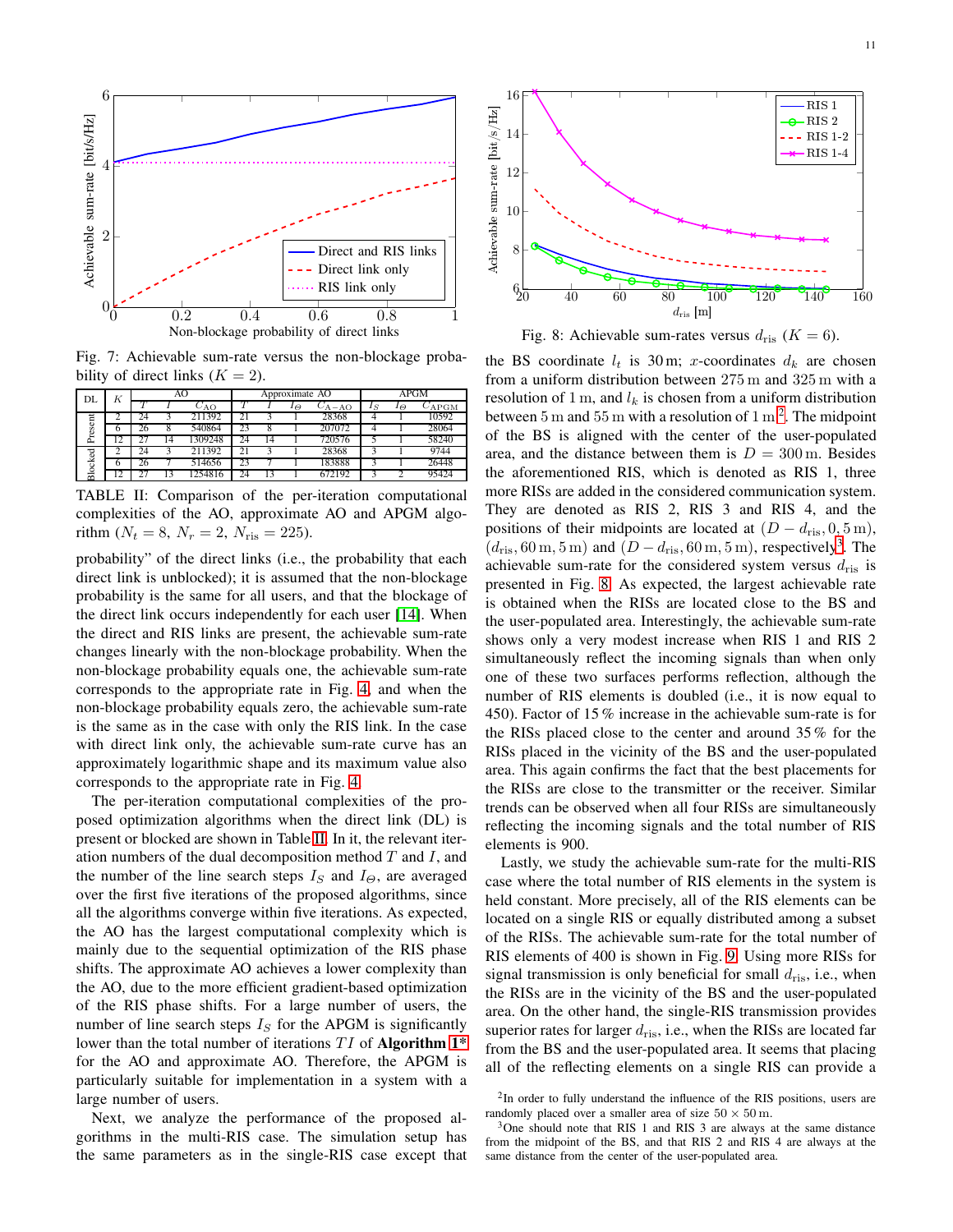<span id="page-11-2"></span>

Fig. 9: Achievable sum-rates a the constant total number of RIS elements  $(K = 6)$ .

higher array gain which is essential for signal transmission via weak communication links (i.e., when the RISs are located far from the BS and the user-populated area).

#### VII. CONCLUSION

<span id="page-11-0"></span>In this paper, we exploited the well-known BC-MAC duality for the achievable sum-rate optimization in a multi-user BC that is equipped with an RIS. Due to the non-convexity of the considered optimization problem, we proposed three algorithms that provide the same achievable sum-rate. In the proposed algorithms, the users' covariance matrices were optimized by a dual decomposition method with a BCM or a gradient-based method, while the optimal RIS phase shifts were sequentially computed by using a derived closedform expression or in parallel by a gradient-based method. Also, we presented a computation complexity analysis for the proposed algorithms. Simulation results show that all algorithms converge to the same achievable sum-rate, although the gradient-based optimization methods are generally more time efficient, particularly when the number of RIS elements is large. Furthermore, we demonstrated these algorithms are also easily implementable in the multi-RIS case and can provide significant achievable sum-rate gains that depend on the placement of RIS elements in a BC.

#### <span id="page-11-1"></span>APPENDIX A

#### DERIVED COMPUTATIONAL COMPLEXITIES

The complexity of the AO is determined by the computation of the covariance matrices  $\{\bar{\mathbf{S}}_k\}_{k=1}^K$  and the RIS phase shifts  $\{\theta_m\}_{m=1}^{N_s N_{\text{ris}}}$  in Algorithm [3](#page-5-1). At first, we need to compute all of the users' channel matrices. To compute  $\mathbf{F}(\theta)$ U requires  $N_{\text{ris}}N_t$  multiplications and it is common for all users. To form all  $\mathbf{G}_k \mathbf{F}(\boldsymbol{\theta}) \mathbf{U}$ , we need  $\mathcal{O}(KN_sN_{ris}N_tN_r)$  multiplications. To reduce the complexity of computing  $\bar{H}_k$ , instead of implementing [\(16\)](#page-3-11) directly, we compute and store  $\mathbf{H}_{\text{sum}} =$  $\mathbf{I} + \sum_{j=1}^{K} \mathbf{H}_{j}^{\dagger} \mathbf{\bar{S}}_{j} \mathbf{H}_{j}$ , which requires  $\mathcal{O}(KN_{t}N_{r}^{2} + KN_{t}^{2}N_{r})$ multiplications. In each iteration of Algorithm [1\\*](#page-4-0), we first compute each gradient  $\nabla_i \mathcal{L}(\mu, \bar{\mathbf{S}}^{(n)})$  according to [\(43\)](#page-12-1). The matrix inversion  $H_{\text{sum}}^{-1}$  is executed only once per Algorithm [1\\*](#page-4-0) iteration, so its complexity is neglected. The product  $H_k H_{\text{sum}}^{-1} H_k^{\dagger}$  needs  $\mathcal{O}(N_t N_r^2 + N_t^2 N_r)$  multiplications. The complexity of obtaining all  $\lambda_{\text{max}}^2 (\mathbf{H}_k \mathbf{H}_k^{\dagger})$  can be neglected since they can be calculated once and used in every iteration of Algorithm [1\\*](#page-4-0). The projection onto the semidefinite cone requires  $\mathcal{O}(N_r^3)$  multiplications and the complexity of line 3 of **Algorithm [1\\*](#page-4-0)** can approximated by  $\mathcal{O}(KN_tN_t^2 + KN_t^2N_r +$  $KN_r^3$ ). In the next step,  $\bar{\mathbf{H}}_k^{-1} = (\mathbf{H}_{\text{sum}} - \mathbf{H}_k^{\dagger} \bar{\mathbf{S}}_k \mathbf{H}_k)^{-1}$  has a complexity of  $\mathcal{O}(N_t^3)$  and  $\mathbf{H}_k \overline{\mathbf{H}}_k^{-1} \mathbf{H}_k^{\dagger}$  has a complexity of  $\mathcal{O}(N_t N_r^2 + N_t^2 N_r)$ . The EVD of  $\mathbf{H}_k \overline{\mathbf{H}}_k^{-1} \mathbf{H}_k^{\dagger}$  requires  $\mathcal{O}(N_r^3)$  multiplications, while the complexity of computing  $\bar{\mathbf{S}}_{k}^{(n+1)}$  $\binom{n+1}{k}$  is  $\mathcal{O}(N_r^3)$ . Finally, the complexity of one iteration of **Algorithm [1\\*](#page-4-0)** is  $O(KN_tN_r^2 + KN_t^2N_r + KN_r^3)$ . As the result, the computational complexity of one iteration of Algorithm [2](#page-4-2) is given by  $\mathcal{O}(KN_sN_{\text{ris}}N_tN_r + TI(KN_tN_r^2 + KN_t^2N_r +$  $KN<sub>r</sub><sup>3</sup>)$ , where T is the required number of outer iterations (i.e., lines 3 to 7) in **Algorithm [2](#page-4-2)**, and  $I$  is the average number of iterations of Algorithm  $1^*$ . In our case,  $T$  is the smallest integer that satisfies  $\mu_{\text{max}}/2^T < \epsilon$ .

The complexity of computing the optimal RIS phase shifts is primarily dependent on [\(22\)](#page-4-5) and [\(23\)](#page-4-6). Let us define  $\mathbf{C}_k = \mathbf{H}_k - \theta_l \mathbf{g}_{k,l} \mathbf{u}_l$  to simplify the complexity derivation. The complexity of computing the matrix product  $\mathbf{C}_k \bar{\mathbf{S}}_k \mathbf{C}_k$ is  $\mathcal{O}(N_t N_r^2 + N_t^2 N_r)$ . In a similar manner, the complexity of computing  $\mathbf{u}_l^{\dagger} \mathbf{g}_{k,l}^{\dagger} \bar{\mathbf{S}}_k \mathbf{g}_{k,l} \mathbf{u}_l$  is equal to  $\mathcal{O}(N_t N_r^2 +$  $N_t^2 N_r$ ). Hence, the complexity of computing  $A_l$  in [\(22\)](#page-4-5) is  $\mathcal{O}(KN_tN_r^2 + KN_t^2N_r)$ . Also, we need  $\mathcal{O}(KN_t^2N_r)$  more multiplications to obtain  $B_l$  in [\(23\)](#page-4-6). Inverting  $A_l$  requires  $\mathcal{O}(N_t^3)$  multiplications. The same complexity is required for computing  $A_l^{-1}B_l$  and for obtaining the EVD of that product. The complexity of computing a single RIS phase shift is  $\mathcal{O}(KN_tN_r^2 + KN_t^2N_r + N_t^3)$ , which gives a total of  $\mathcal{O}(N_s N_{\text{ris}} (KN_t N_r^2 + KN_t^2 N_r + N_t^3))$  for the whole RIS.

In summary, the complexity of one overall iteration (i.e., lines 2 to 6 in Algorithm [3](#page-5-1)) of the AO algorithm is given by

$$
C_{\rm AO} = \mathcal{O}(TI(KN_tN_r^2 + KN_t^2N_r + KN_r^3) + N_sN_{\rm ris}(KN_tN_r^2 + KN_t^2N_r + N_t^3)).
$$
 (40)

The complexity of the approximate AO differs from the AO complexity in the RIS phase shift optimization part. To optimize the RIS phase shifts of the approximate AO, we have to calculate the gradient  $\nabla_{\theta} f(\theta, \bar{\mathbf{\overline{S}}})$  which is given by [\(28\)](#page-5-7). The computation of  $\mathbf{H}^{-1}_{\text{sum}}\mathbf{U}^{\dagger}$  requires  $\mathcal{O}(N_s N_{\text{ris}} N_t^2)$  complex multiplications. Since the complexity of one  $\mathbf{G}_k^{\dagger} \bar{\mathbf{S}}_k \mathbf{H}_k$  is  $\mathcal{O}(N_s N_{\text{ris}} N_t N_r)$ , the complexity of  $\sum_{k=1}^K \mathbf{G}_k^{\dagger} \bar{\mathbf{S}}_k \bar{\mathbf{H}}_k$  is  $\mathcal{O}(KN_sN_{\text{ris}}N_tN_r)$ . In addition, we need  $\mathcal{O}(N_s N_{\text{ris}} N_{t_s}^2)$  multiplications to compute the diagonal elements of  $\sum_{k=1}^K \mathbf{G}_k^{\dagger} \bar{\mathbf{S}}_k \mathbf{H}_k \mathbf{H}_{\text{sum}}^{-1} \mathbf{U}^{\dagger}$ . As a result, the complexity of computing the gradient  $\nabla_{\theta} f(\theta, \bar{S})$  is  $\mathcal{O}(N_s N_{\text{ris}} N_t^2 +$  $KN_sN_{ris}N_tN_r$ ). The projection  $P_{\Theta}(\cdot)$  has a negligibly small complexity. The complexity of the line search procedure with  $I_{\Theta}$  search steps is  $\mathcal{O}(I_{\Theta}KN_sN_{ris}N_tN_r)$ . The upperbound on  $I_{\Theta}$  corresponds to the smallest integer that satisfies  $\mu_0/\rho^{I_{\Theta}} < L_{\theta}$ , where  $\mu_0$  is the initial step size and  $L_{\theta}$  is the Lipschitz constant of  $\nabla_{\theta} f(\theta, \bar{S})$ .

Therefore, the complexity of one overall iteration (i.e., lines 2 to 9 in Algorithm [4](#page-5-3)) of the approximate AO algorithm is given by

$$
C_{A-AO} = \mathcal{O}(TI(KN_tN_r^2 + KN_t^2N_r + KN_r^3) + I_{\Theta}KN_sN_{ris}N_tN_r).
$$
\n(41)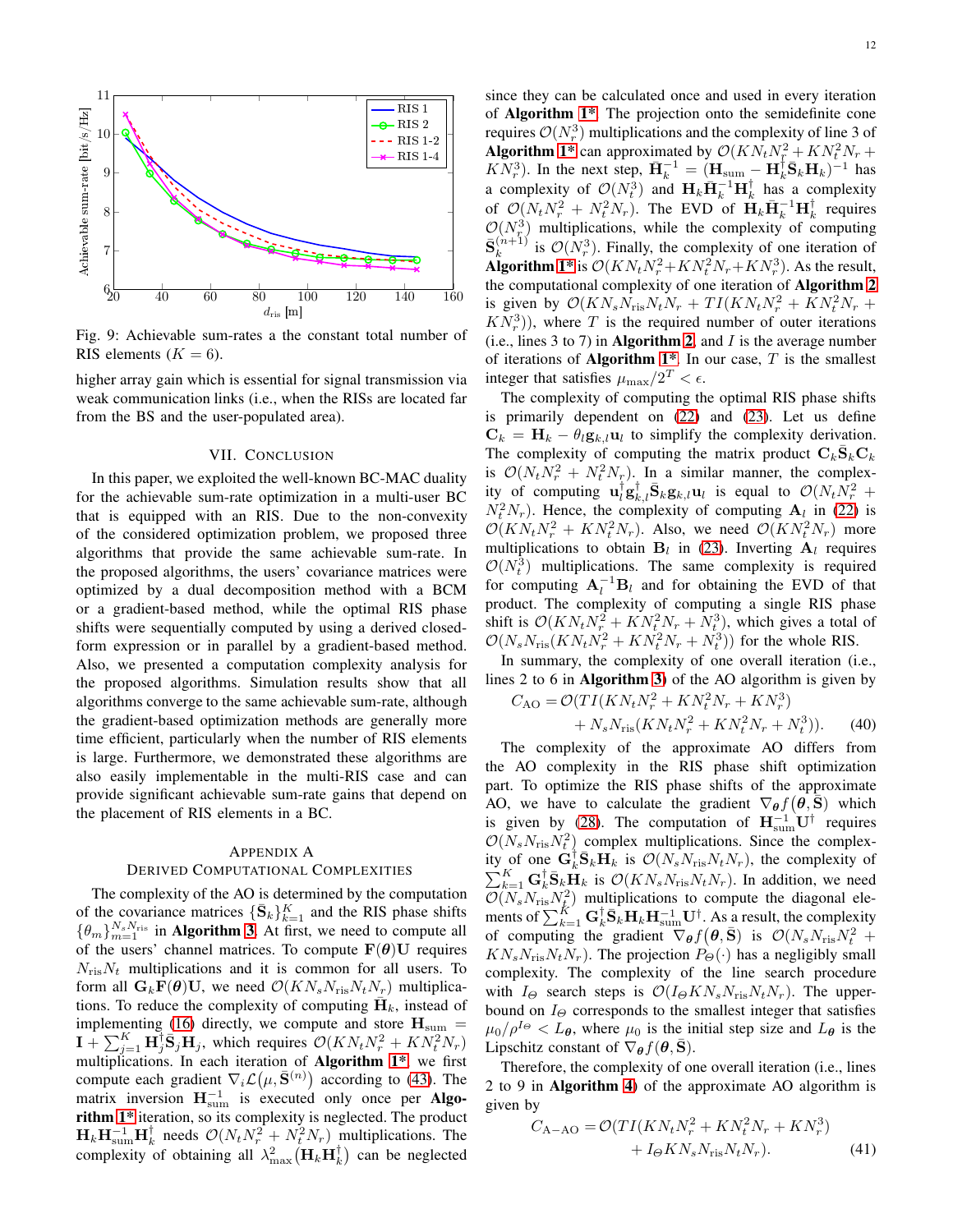The complexity of the APGM is determined by two gradient optimization loops: one for the covariance matrix optimization (lines 2 to 7 in Algorithm [5](#page-6-1)) and the other for the RIS phase shift optimization (lines 8 to 13 in Algorithm [5](#page-6-1)). To compute the gradient  $\nabla_{\bar{\mathbf{S}}_k} f(\theta, \bar{\mathbf{S}})$  in [\(32\)](#page-5-8), we need to multiply  $H_k H_{\text{sum}}^{-1} H_k^{\dagger}$  which requires  $\mathcal{O}(N_t N_r^2 + N_t^2 N_r)$  multiplications. Therefore, the complexity of calculating  $\nabla_{\bar{\mathbf{S}}} f(\theta, \bar{\mathbf{S}})$ is  $\mathcal{O}(KN_tN_r^2 + KN_t^2N_r)$ . A further  $\mathcal{O}(K^2N_r^2 + KN_r^3)$ multiplications are required to calculate the projection  $P_{\mathcal{S}}(\cdot)$ . To compute  $f(\boldsymbol{\theta}^{(n)}, \bar{\mathbf{S}}^{(n+1)}),$  we need  $\mathcal{O}(KN_tN_r^2 + KN_t^2N_r +$  $N_t^3$ ) multiplications. The additional complexity for calculating  $\bar{Q}_{\bar{\mu}_n}(\theta^{(n)}, \bar{\mathbf{S}}^{(n+1)}; \bar{\mathbf{S}}^{(n)})$  is negligible. Hence, the complexity of the line search procedure with  $I<sub>S</sub>$  search steps is  $\mathcal{O}(I_S(KN_tN_r^2 + KN_t^2N_r+N_t^3 + K^2N_r^2))$ , which is exactly the complexity of the covariance matrix optimization loop (lines 2 to 7 in **Algorithm [5](#page-6-1)**). The upper-bound on  $I<sub>S</sub>$  corresponds to the smallest integer that satisfies  $\bar{\mu}_0/\rho^{1_S} < L_{\bar{S}}$ , where  $\bar{\mu}_0$ is the initial step size and  $L_{\overline{S}}$  is the Lipschitz constant of  $\nabla_{\bar{\mathbf{S}}} f(\boldsymbol{\theta}, \bar{\mathbf{S}})$ . Similar to the case of the approximate AO, the complexity of the covariance matrix optimization loop (lines 8 to 13 in Algorithm [5](#page-6-1)) is  $\mathcal{O}(I_{\Theta}KN_{\text{ris}}N_tN_r)$ , where  $I_{\Theta}$  is the number of search steps.

Therefore, the complexity of one overall iteration (lines 2 to 14 in Algorithm [5](#page-6-1)) of the APGM is equal

$$
C_{\text{APGM}} = \mathcal{O}(I_S(KN_tN_r^2 + KN_t^2N_r + N_t^3 + K^2N_r^2) + I_{\Theta}KN_sN_{\text{ris}}N_tN_r). \tag{42}
$$

## <span id="page-12-0"></span>APPENDIX B PROOF OF THEOREM [1](#page-5-0)

We define the partial gradient of  $\mathcal{L}(\mu, \bar{\mathbf{S}})$  with respect to each component  $\vec{S}_k$  as

$$
\nabla_k \mathcal{L}(\mu, \bar{\mathbf{S}}) = \nabla_{\bar{\mathbf{S}}_k} \mathcal{L}(\mu, \bar{\mathbf{S}})
$$
(43a)

<span id="page-12-1"></span>
$$
= \mathbf{H}_k \big( \bar{\mathbf{H}}_k + \mathbf{H}_k^{\dagger} \bar{\mathbf{S}}_k \mathbf{H}_k \big)^{-1} \mathbf{H}_k^{\dagger} - \mu \mathbf{I}, \tag{43b}
$$

where  $\bar{\mathbf{H}}_k = \mathbf{I} + \sum_{i=1, i \neq k}^K \mathbf{H}_i^{\dagger} \bar{\mathbf{S}}_i \mathbf{H}_i$ . The next step is to study the Lipschitz constant of  $\nabla_k \mathcal{L}(\mu, \bar{\mathbf{S}})$ . Towards this end, let  $\bar{\mathbf{S}}(\mathbf{X})_k^{\mathsf{T}} = (\bar{\mathbf{S}}_1, \dots \bar{\mathbf{S}}_{k-1}, \mathbf{X}, \bar{\mathbf{S}}_{k+1}, \dots, \bar{\mathbf{S}}_{K})$  denote the point where the k-th component of  $\bar{S}$  is replaced by X. Then the inequalities in [\(46\)](#page-13-36), shown at the top of the following page, hold. Thus,  $\lambda_{\text{max}}^2(\mathbf{H}_k \mathbf{H}_k^{\dagger})$  is an upper bound of the Lipschitz constant of  $\nabla_k \mathcal{L}(\mu, \bar{S})$  and  $M = \max_{1 \le k \le K} \lambda_{\max}^2 (\mathbf{H}_k \mathbf{H}_k^{\dagger})$  is the an upper bound of the Lipschitz constant of  $\nabla \mathcal{L}(\mu, \bar{\mathbf{S}})$  for the all blocks, which is defined as

$$
\nabla \mathcal{L}(\mu, \bar{\mathbf{S}}) = (\nabla_1 \mathcal{L}(\mu, \bar{\mathbf{S}}), \nabla_2 \mathcal{L}(\mu, \bar{\mathbf{S}}), \dots, \nabla_K \mathcal{L}(\mu, \bar{\mathbf{S}})).
$$
\n(44)

More specifically, we have

$$
\left\|\nabla \mathcal{L}(\mu, \bar{\mathbf{S}}) - \nabla \mathcal{L}(\mu, \bar{\mathbf{S}}')\right\| \triangleq \sqrt{\sum_{k=1}^{K} \left\|\nabla_k \mathcal{L}(\mu, \bar{\mathbf{S}}) - \nabla_k \mathcal{L}(\mu, \bar{\mathbf{S}}')\right\|^2}
$$
\n(45a)

$$
\leq \sqrt{\sum_{k=1}^{K} \lambda_{\max}^{4} \left(\mathbf{H}_{k} \mathbf{H}_{k}^{\dagger}\right) \left\|\bar{\mathbf{S}}_{k} - \bar{\mathbf{S}}_{k}^{\prime}\right\|^{2}}
$$
(45b)

$$
\leq M \sqrt{\sum_{k=1}^{K} ||\bar{\mathbf{S}}_k - \bar{\mathbf{S}}_k'||^2} = M \|\bar{\mathbf{S}} - \bar{\mathbf{S}}'\|.
$$
 (45c)  
998V to see that Theorem 1 is a direct result of 137

Now it is easy to see that Theorem [1](#page-5-0) is a direct result of  $[37, 100]$  $[37, 100]$ Theorem 2].

### <span id="page-12-2"></span>APPENDIX C PROOF OF  $(26)$

To simplify the notations, we write  $f(\theta)$  instead of  $f(\theta, \bar{S})$ in this appendix. Let  $\tilde{\theta} = [\Re(\theta)^T \Im(\theta)^T]^T$  and  $\tilde{f}(\tilde{\theta})$  be the corresponding function of real variables, i.e.,  $\tilde{f}(\tilde{\theta}) = f(\theta)$ . From the definition of  $\nabla_{\theta} f(\theta)$ , we have

$$
\|\nabla_{\tilde{\boldsymbol{\theta}}} f(\tilde{\boldsymbol{\theta}}) - \nabla_{\tilde{\boldsymbol{\theta}}} f(\tilde{\boldsymbol{\theta}}')\| = 2\|\nabla_{\boldsymbol{\theta}} f(\boldsymbol{\theta}) - \nabla_{\boldsymbol{\theta}} f(\boldsymbol{\theta}')\| \n\leq 2L_{\boldsymbol{\theta}}(\bar{\mathbf{S}}) \|\boldsymbol{\theta} - \boldsymbol{\theta}'\| = 2L_{\boldsymbol{\Theta}} \|\tilde{\boldsymbol{\theta}} - \tilde{\boldsymbol{\theta}}'\| \tag{47}
$$

which means that  $2L_{\theta}(\bar{S})$  is the Lipschitz constant of  $\nabla_{\tilde{\theta}} f(\tilde{\theta})$ . From [\[32,](#page-13-31) Lemma 2.1], the following inequality holds for any  $L \geq L_{\theta}(\mathbf{S})$ :

$$
f(\theta) = \tilde{f}(\tilde{\theta}) \ge \tilde{f}(\tilde{\theta}^{(n)}) + \nabla_{\tilde{\theta}} \tilde{f}(\tilde{\theta}^{(n)})^{\mathsf{T}} (\tilde{\theta} - \tilde{\theta}^{(n)}) - \frac{\bar{L}}{2} \left\| \tilde{\theta} - \tilde{\theta}^{(n)} \right\|^2
$$
  
\n
$$
= f(\theta^{(n)}) + \nabla_{\tilde{\theta}} \tilde{f}(\tilde{\theta}^{(n)})^{\mathsf{T}} (\tilde{\theta} - \tilde{\theta}^{(n)}) - \frac{\bar{L}}{2} \left\| \theta - \theta^{(n)} \right\|^2. \quad (48)
$$
  
\nThe proof is completed by letting  $\mu = \frac{2}{L} \le \frac{1}{L_{\theta}(S)}$  and noting that  $\nabla_{\tilde{\theta}} \tilde{f}(\tilde{\theta}^{(n)})^{\mathsf{T}} (\tilde{\theta} - \tilde{\theta}^{(n)}) = 2 \Re \left( \nabla_{\theta} f(\theta^{(n)})^{\dagger} (\theta - \theta^{(n)}) \right) =$ 

# <span id="page-12-3"></span>APPENDIX D CONVERGENCE ANALYSIS OF THE APGM

In this appendix, we provide the convergence analysis of the proposed APGM. Our arguments follows those in [\[38\]](#page-13-38). Since  $\hat{L}_{\bar{S}}(\theta^{(n)})$  is the Lipschitz constant of  $\nabla_{\bar{S}}f(\bar{S},\theta^{(n)})$  it follows that

$$
f(\boldsymbol{\theta}^{(n)}, \bar{\mathbf{S}}^{(n+1)}) \ge f(\boldsymbol{\theta}^{(n)}, \bar{\mathbf{S}}^{(n)}) + \sum_{k=1}^{K} \text{Tr}\big((\nabla_{\bar{\mathbf{S}}_k} f(\boldsymbol{\theta}, \bar{\mathbf{S}}^{(n)}))(\bar{\mathbf{S}}_k^{(n+1)} - \bar{\mathbf{S}}_k^{(n)})\big) - \frac{L_{\bar{\mathbf{S}}}(\boldsymbol{\theta}^{(n)})}{2} \sum_{k=1}^{K} \|\bar{\mathbf{S}}_k^{(n+1)} - \bar{\mathbf{S}}_k^{(n)}\|^2. \tag{49}
$$

The projected gradient step in line [3](#page-6-2) of **Algorithm [5](#page-6-1)** implies

<span id="page-12-4"></span>
$$
\sum_{k=1}^{K} \text{Tr}\left( \left( \nabla_{\bar{\mathbf{S}}_k} f(\boldsymbol{\theta}, \bar{\mathbf{S}}^{(n)}) \right) (\bar{\mathbf{S}}_k^{(n+1)} - \bar{\mathbf{S}}_k^{(n)}) \right) - \frac{1}{2\mu_n} \sum_{k=1}^{K} \left\| \bar{\mathbf{S}}_k^{(n+1)} - \bar{\mathbf{S}}_k^{(n)} \right\|^2 \ge 0. \tag{50}
$$

Combining [\(49\)](#page-12-4) and [\(50\)](#page-12-5) yields

<span id="page-12-5"></span>
$$
f(\boldsymbol{\theta}^{(n)}, \bar{\mathbf{S}}^{(n+1)}) \ge f(\boldsymbol{\theta}^{(n)}, \bar{\mathbf{S}}^{(n)}) + \frac{1}{2} \left( \frac{1}{\mu_n} - L_{\bar{\mathbf{S}}}(\boldsymbol{\theta}^{(n)}) \right) \sum_{k=1}^{K} ||\bar{\mathbf{S}}_k^{(n+1)} - \bar{\mathbf{S}}_k^{(n)}||^2.
$$
 (51)

Similarly, from the  $\theta$ -update we have

 $\langle \nabla_{\boldsymbol{\theta}} f(\boldsymbol{\theta}^{(n)}), \boldsymbol{\theta} - \boldsymbol{\theta}^{(n)} \rangle.$ 

$$
\begin{aligned} \mathbf{S}^{(n+1)}) &\ge f(\boldsymbol{\theta}^{(n)}, \bar{\mathbf{S}}^{(n+1)}) \\ &+ \frac{1}{2} \big( \frac{1}{\bar{\mu}_n} - L_{\boldsymbol{\theta}}(\bar{\mathbf{S}}^{(n+1)}) \big) \big\| \boldsymbol{\theta}^{(n+1)} - \boldsymbol{\theta}^{(n)} \big\|^2 \end{aligned} \tag{52}
$$

and thus

 $f(\boldsymbol{\theta}^{(n+1)}$ 

$$
f(\boldsymbol{\theta}^{(n+1)}, \bar{\mathbf{S}}^{(n+1)}) \ge f(\boldsymbol{\theta}^{(n)}, \bar{\mathbf{S}}^{(n)}) + \frac{1}{2} (\frac{1}{\mu_n} - L_{\bar{\mathbf{S}}}(\boldsymbol{\theta}^{(n)})) \sum_{k=1}^{K} ||\bar{\mathbf{S}}_{k}^{(n+1)} - \bar{\mathbf{S}}_{k}^{(n)}||^{2} + \frac{1}{2} (\frac{1}{\bar{\mu}_n} - L_{\boldsymbol{\theta}}(\bar{\mathbf{S}}^{(n+1)})) ||\boldsymbol{\theta}^{(n+1)} - \boldsymbol{\theta}^{(n)}||^{2}.
$$
 (53)

The backtracking line search procedure ensures that  $1/\mu_n \geq$  $L_{\bar{\mathbf{S}}}(\boldsymbol{\theta}^{(n)})/\rho$  and  $1/\bar{\mu}_n \geq L_{\boldsymbol{\theta}}(\bar{\mathbf{S}}^{(n+1)}/\rho$  which results in

$$
f(\theta^{(n+1)}, \bar{\mathbf{S}}^{(n+1)}) \ge f(\theta^{(n)}, \bar{\mathbf{S}}^{(n)}) + \frac{L_{\bar{\mathbf{S}}}(\theta^{(n)})}{2} \left(\frac{1}{\rho} - 1\right) \sum_{k=1}^{K} \left\| \bar{\mathbf{S}}_{k}^{(n+1)} - \bar{\mathbf{S}}_{k}^{(n)} \right\|^{2} + \frac{L_{\theta}(\bar{\mathbf{S}}^{(n+1)})}{2} \left(\frac{1}{\rho} - 1\right) \left\| \theta^{(n+1)} - \theta^{(n)} \right\|^{2}.
$$
 (54)